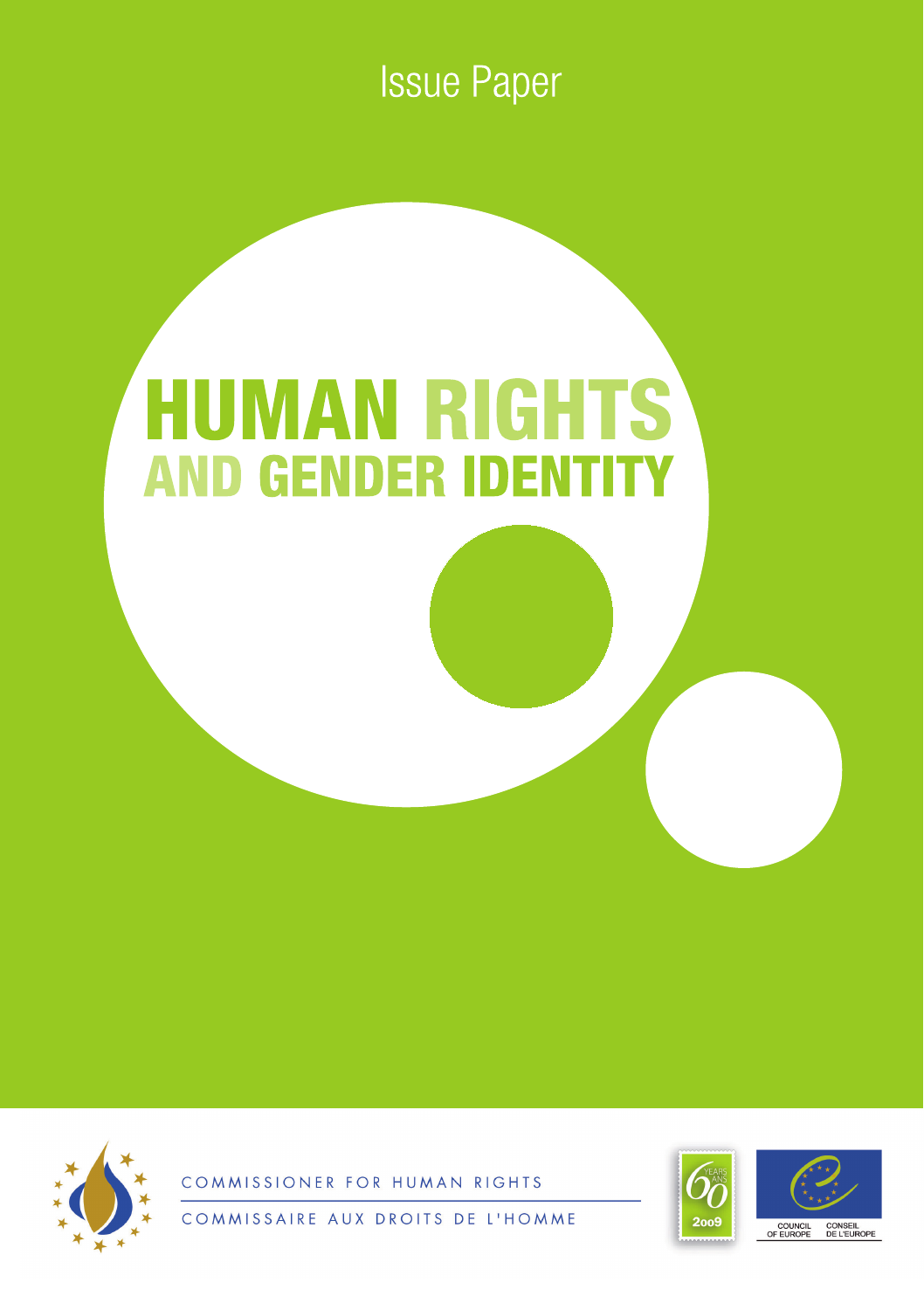## **HUMAN RIGHTS AND GENDER IDENTITY**

**July 2009** CommDH/IssuePaper(2009)2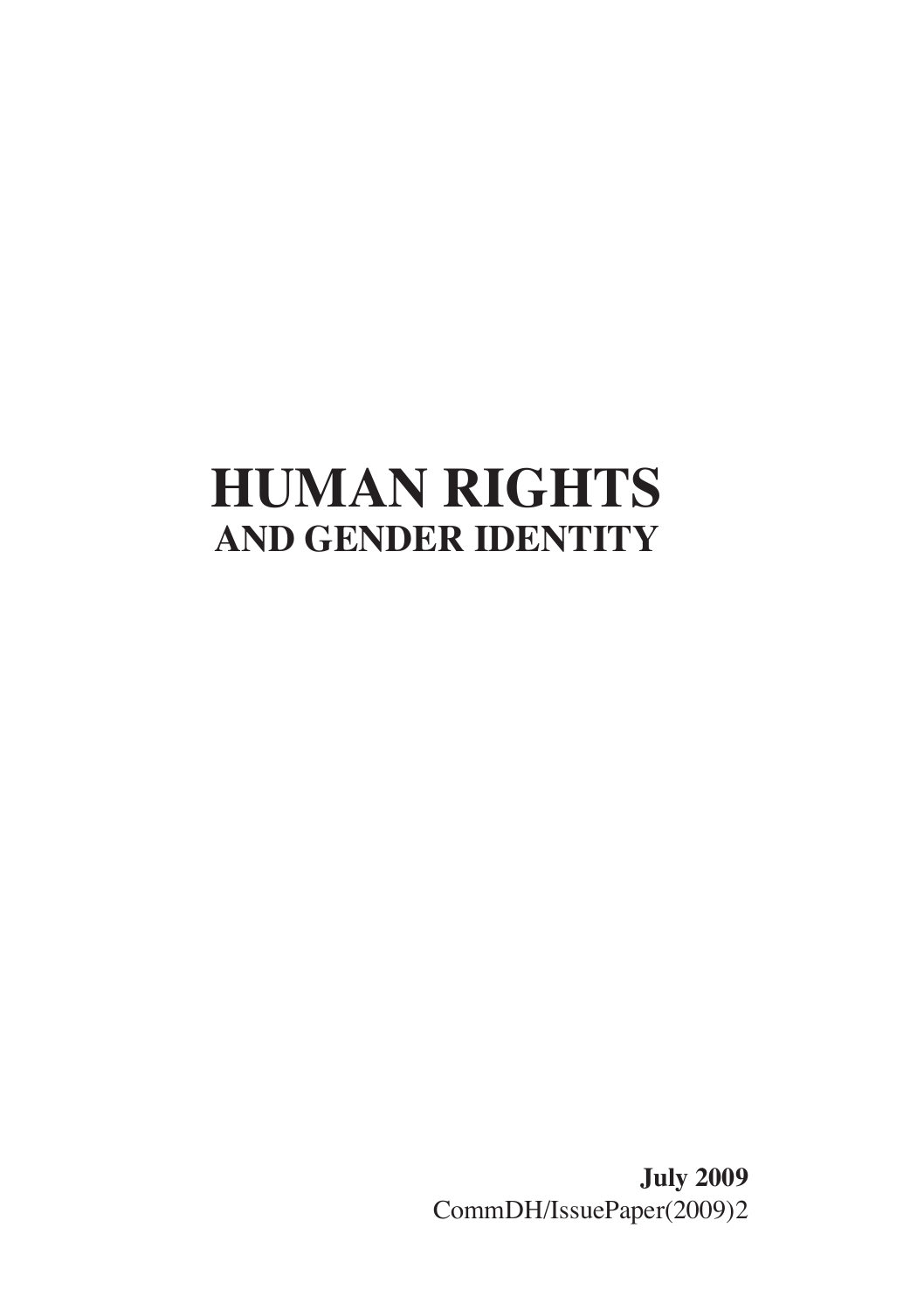### **Table of Contents**

#### **1. Introduction**

#### **2. International Human Rights Law**

#### **3. Specific human rights issues**

- **3.1** Gender identity as a discrimination ground in Council of Europe member states
- **3.2** Legal recognition of the preferred gender
- **3.2.1** Conditions for the change of sex and name
- **3.2.2** Consequences for family life
- **3.3** Access to health care
- **3.4** Access to the labour market
- **3.5** Transphobia and violence against transgender persons
- **3.6** Transgender refugees and migrants
- **4. Good practices**
- **5. Recommendations to Council of Europe member states**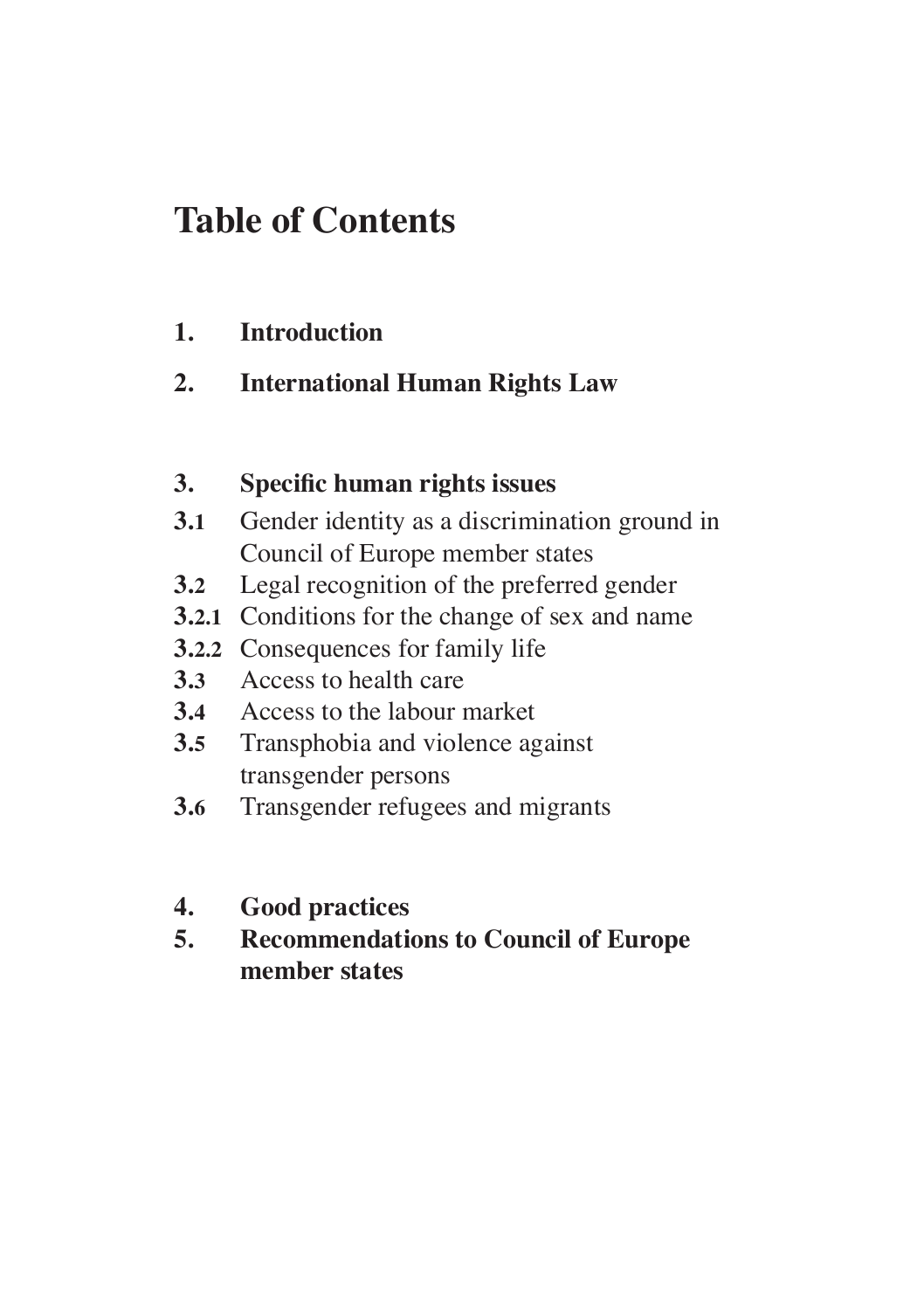## **1. Introduction**

Gender identity is one of the most fundamental aspects of life. The sex of a person is usually assigned at birth and becomes a social and legal fact from there on. However, a relatively small number of people experience problems with being a member of the sex recorded at birth. This can also be so for intersex persons whose bodies incorporate both or certain aspects of both male and female physiology, and at times their genital anatomy. For others, problems arise because their innate perception of themselves is not in conformity with the sex assigned to them at birth. These persons are referred to as 'transgender' or 'transsexual' persons, and the current paper relates to this group of people.

The human rights situation of transgender persons has long been ignored and neglected, although the problems they face are serious and often specific to this group alone. Transgender people experience a high degree of discrimination, intolerance and outright violence. Their basic human rights are violated, including the right to life, the right to physical integrity and the right to health.

Although the number of transgender persons is small, it should be pointed out that the transgender community is very diverse. It includes pre-operative and post-operative transsexual persons, but also persons who do not choose to undergo or do not have access to operations. They may identify as female-to-male (FTM) or male-to-female (MTF) transgender persons, and may or may not have undergone surgery or hormonal therapy. The community also includes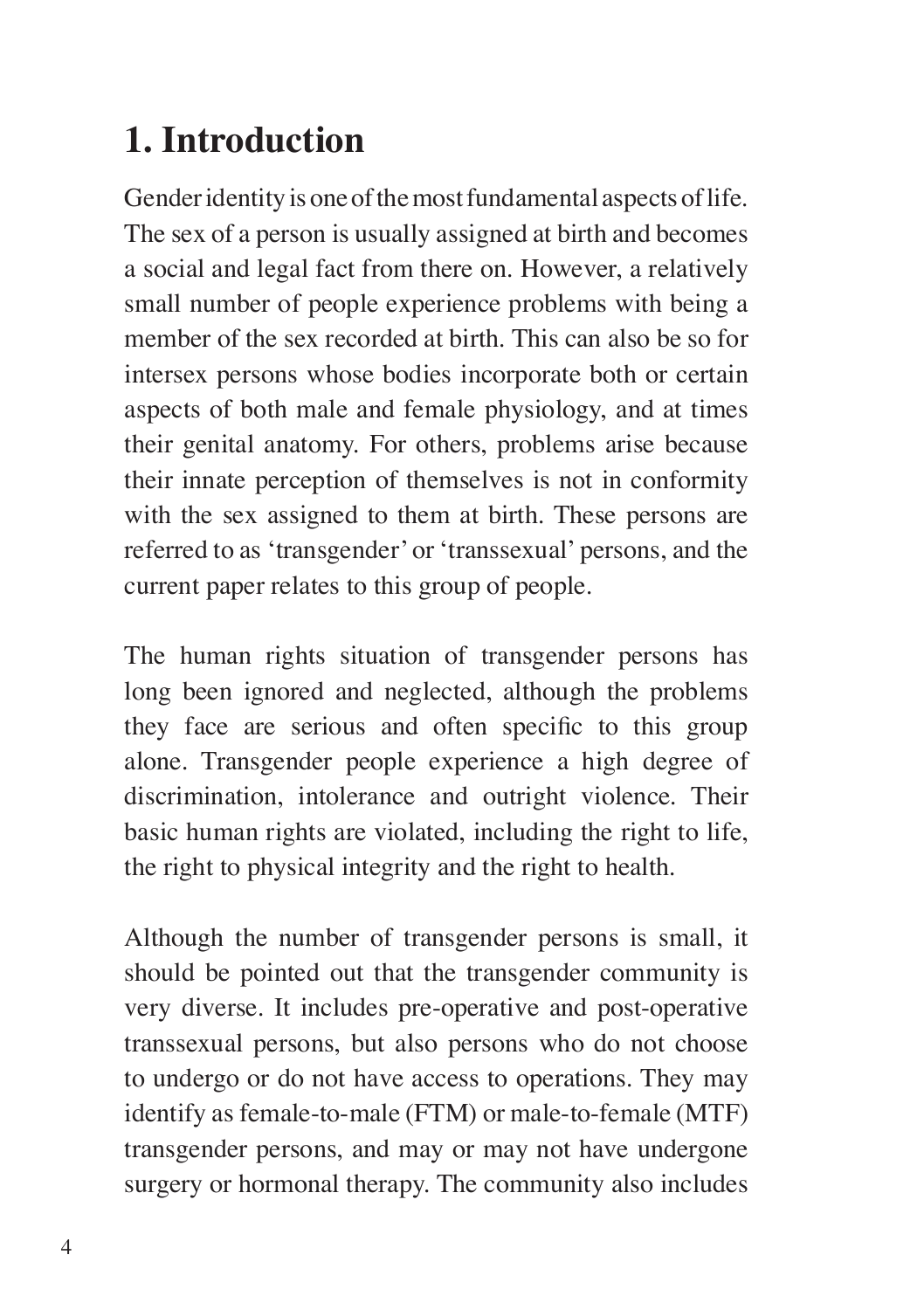cross-dressers, transvestites and other people who do not fit the narrow categories of 'male' or 'female'. Many legal frameworks only seem to refer to transsexual persons, leaving out a decisive part of the community.

In order to understand the concept of gender identity, it is important to distinguish between the notions of 'sex' and 'gender'. While 'sex' primarily refers to the biological difference between women and men, 'gender' also includes the social aspect of the difference between genders in addition to the biological element.

The notion of 'gender identity' offers the opportunity to understand that the sex assigned to an infant at birth might not correspond with the innate gender identity the child develops when he or she grows up. It refers to each person's deeply felt internal and individual experience of gender, which may or may not correspond with the sex assigned at birth, and includes the personal sense of the body and other expressions of gender (i.e. 'gender expression') such as dress, speech and mannerisms.**<sup>1</sup>** Most people legally defined as man or woman will correspondingly have a male or female gender identity. Transgender persons, however, do not develop that corresponding gender identity and may wish to change their legal, social, and physical status – or parts thereof - to correspond with their gender identity. Modification of bodily appearance or function by dress, medical, surgical or other means is often part of the personal experience of gender by transgender people.

**<sup>1.</sup>** Definition as used in the Yogyakarta Principles on the Application of International Human Rights Law in relation to Sexual Orientation and Gender Identity, available at www.yogyakartaprinciples.org.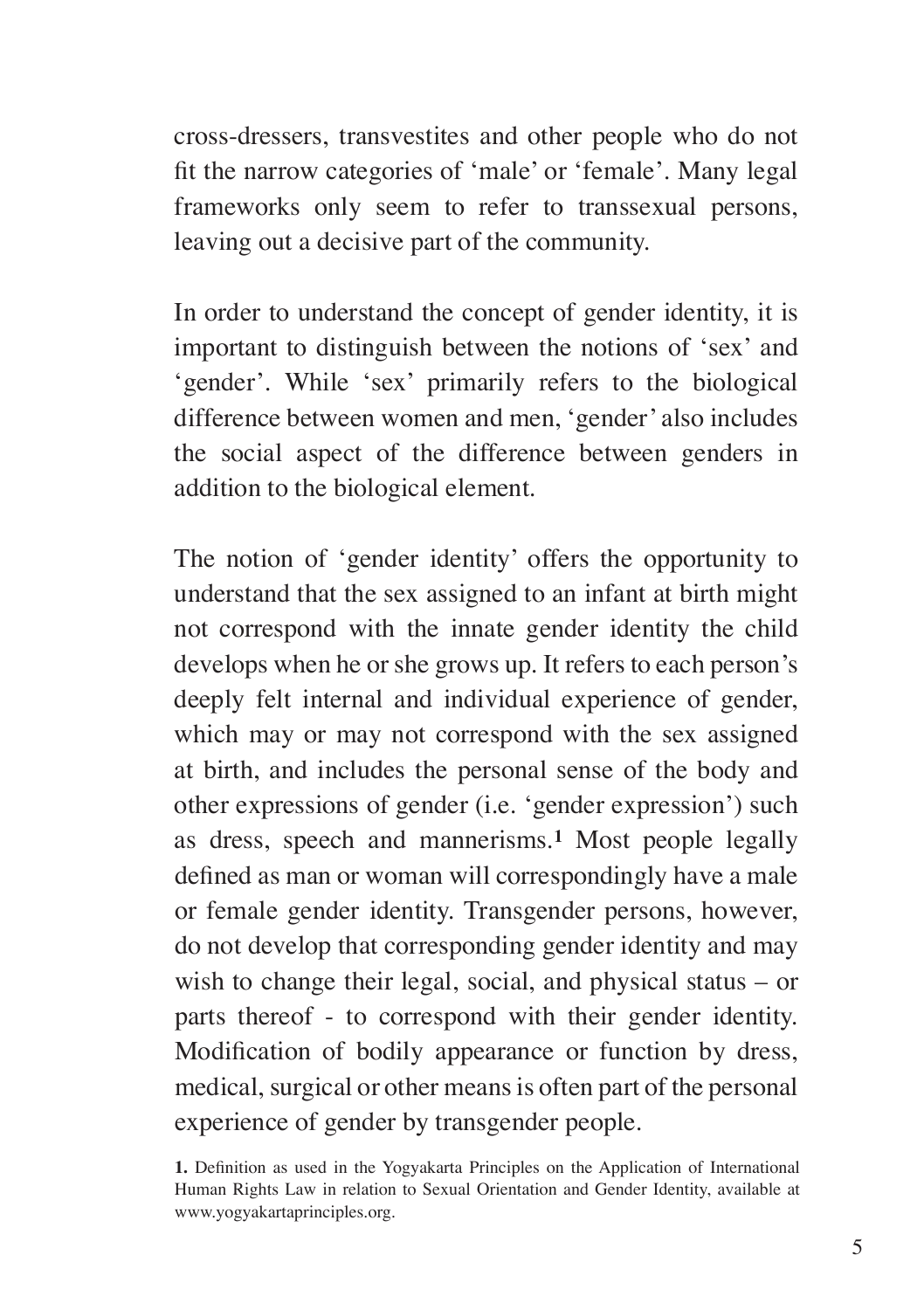Both the notion of gender identity and the forms of gender expression used in everyday life are important elements for understanding the human rights problems faced by transgender persons. Some legal frameworks in Council of Europe member states, unfortunately, categorise gender identity under 'sexual orientation', which is not accurate since gender identity and sexual orientation are two different concepts. Sexual orientation should be understood as each person's capacity for profound emotional, affectional and sexual attraction to, and intimate and sexual relations with, individuals of a different gender or the same gender or more than one gender (heterosexuality, homosexuality and bisexuality).**<sup>2</sup>** In addition, many international and national medical classifications impose the diagnosis of mental disorder on transgender persons. Such a diagnosis may become an obstacle to the full enjoyment of human rights by transgender people especially when it is applied in a way to restrict the legal capacity or choice for medical treatment.

The challenge of protecting the human rights of everyone is to apply a consistent human rights approach and not to exclude any group of people. It is clear that many transgender persons do not fully enjoy their fundamental rights both at the level of legal guarantees and that of everyday life. Therefore, there is a need to take a closer look at their situation. This Issue Paper is intended to continue the debate on transgender human rights issues and make the problems encountered by transgender people known more widely.**<sup>3</sup>** The paper outlines the international human rights

**2.** Ibid

**<sup>3.</sup>** See also the Commissioner's Viewpoint "Discrimination against transgender persons must no longer be tolerated" published on 5 January 2009.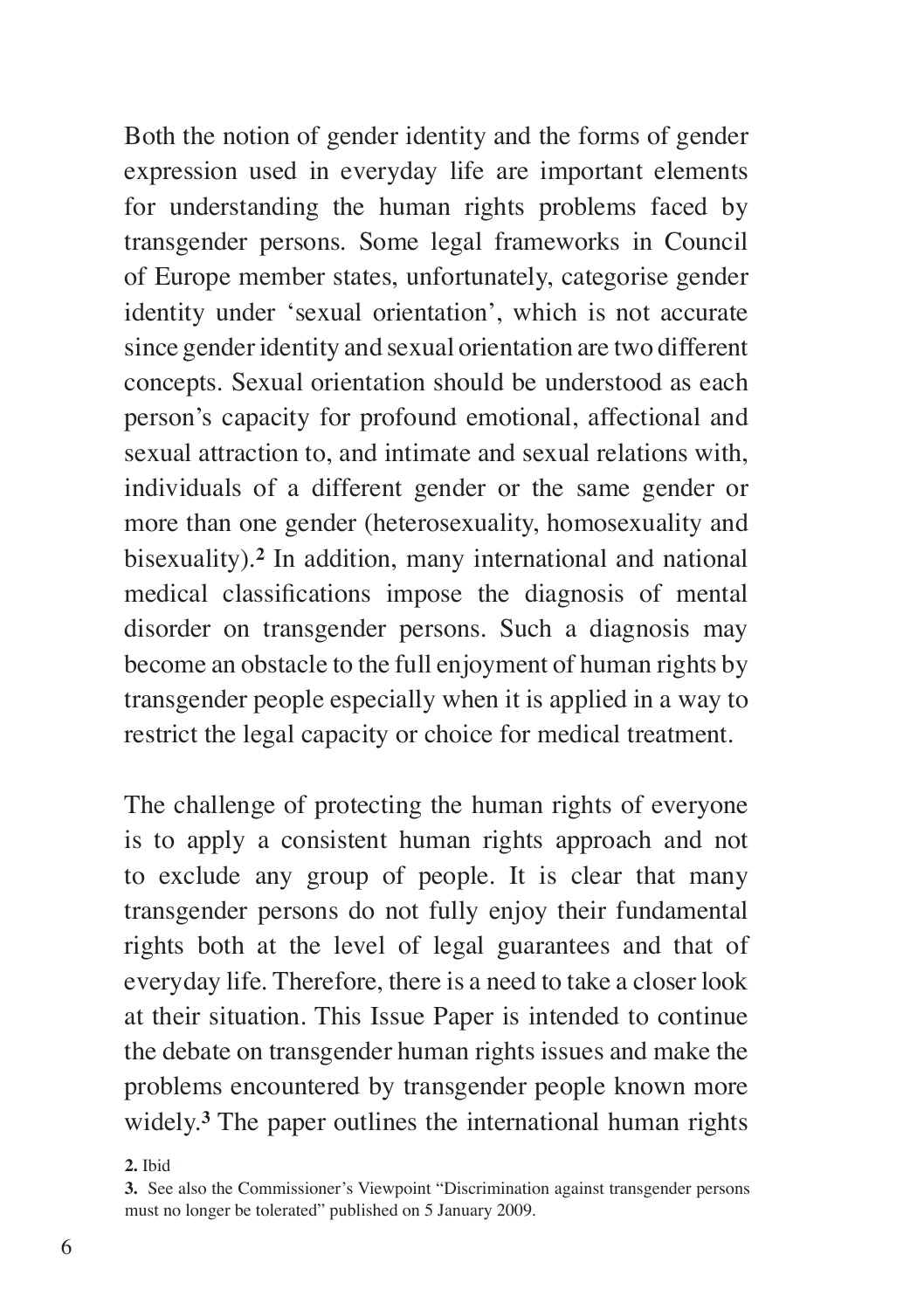framework that should be applied to protect the rights of transgender persons. In the following section, it describes the key human rights concerns regarding transgender persons, including discrimination, intolerance and violence experienced by them. The paper concludes with examples of good practice and a set of recommendations to member states of the Council of Europe.

One obstacle in the drafting of this paper was the lack of data, research and reports on the theme. The limited information available often refers to countries that are member states of the European Union. The lack of data on other countries demonstrates the need for further research and information gathering. The Office of the Commissioner for Human Rights has therefore launched a comparative study on the situation concerning homophobia, transphobia and discrimination on grounds of sexual orientation and gender identity in all Council of Europe member states, including those countries which are not members of the European Union. Nevertheless, the currently available research already points at a bleak situation and calls for urgent measures to be taken to address the concerns identified.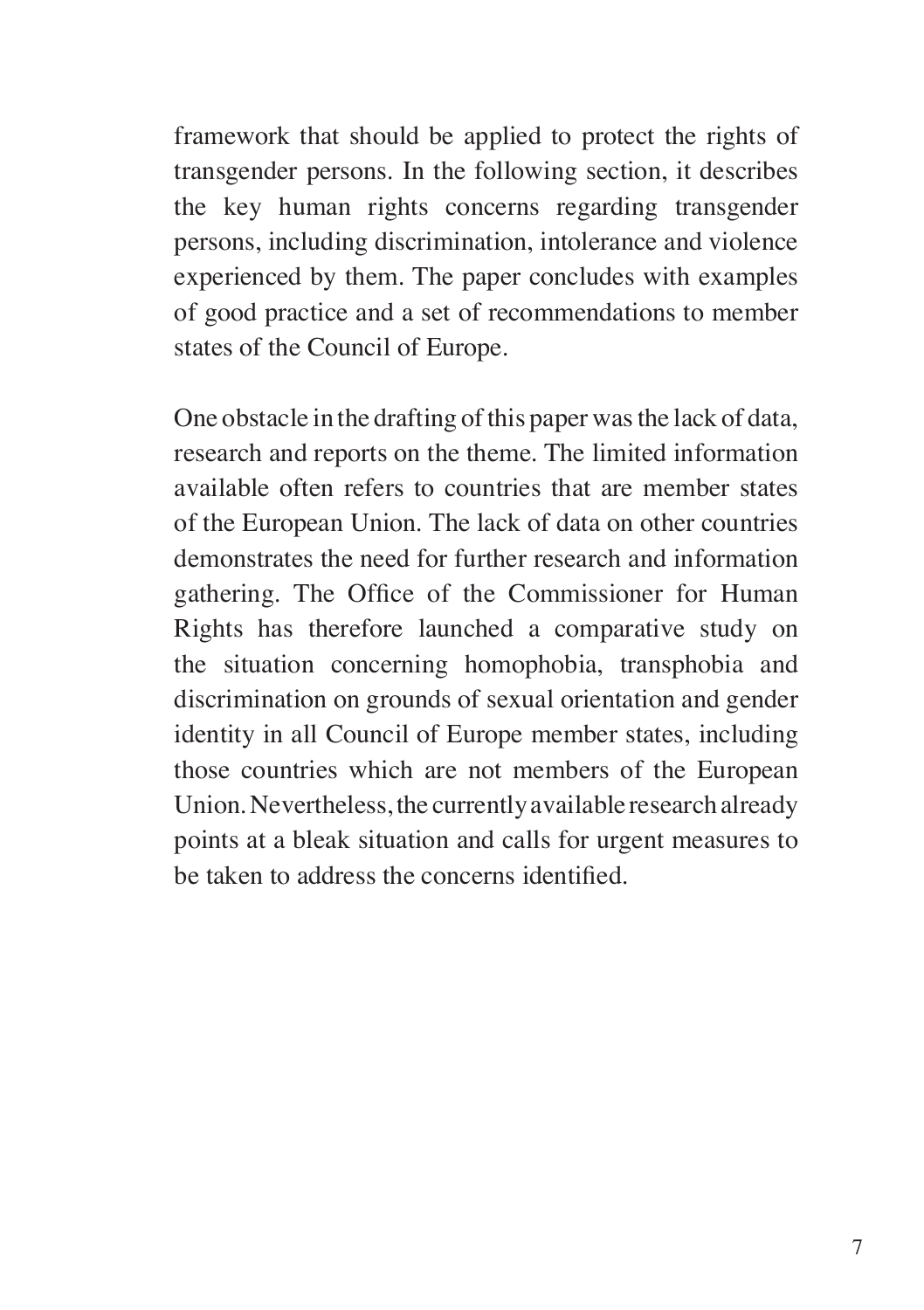## **2. International Human Rights Law**

In principle, international human rights instruments protect everybody without discrimination. Despite the fact that gender identity as a discrimination ground, along with sexual orientation, is often not explicitly mentioned in international human rights treaties, these treaties do apply to all persons through their open-ended discrimination clauses. As for the UN Covenant on Economic, Social and Cultural Rights, this was recently confirmed by the UN Committee on Economic, Social and Cultural Rights which stated that "gender identity is recognized as among the prohibited grounds of discrimination; for example, persons who are transgender, transsexual or intersex often face serious human rights violations, such as harassment in schools or in the work place''.**<sup>4</sup>** The European Court of Human Rights (ECtHR) has applied the European Convention on Human Rights in significant judgments ruling that states should provide transgender persons the possibility to undergo surgery leading to full gender reassignment and that this surgery should be covered by insurance plans as "medically necessary'' treatment.**<sup>5</sup>** The Court has also ruled that states should recognise the change of sex in identity documents.**<sup>6</sup>**

Other instruments, such as the EU Directives implementing the principle of equal treatment between men and women in the access to and supply of goods and services, have closed lists of discrimination grounds and do not include

**<sup>4.</sup>** UN Committee on Economic, Social and Cultural Rights, General Comment No 20 on Non-Discrimination.

**<sup>5.</sup>** ECtHR, van Kück v. Germany, judgment of 12 June 2003.

**<sup>6.</sup>** ECtHR, B. v. France, judgment of 25 March 1992 and Christine Goodwin v. U.K., judgment of 11 July 2002.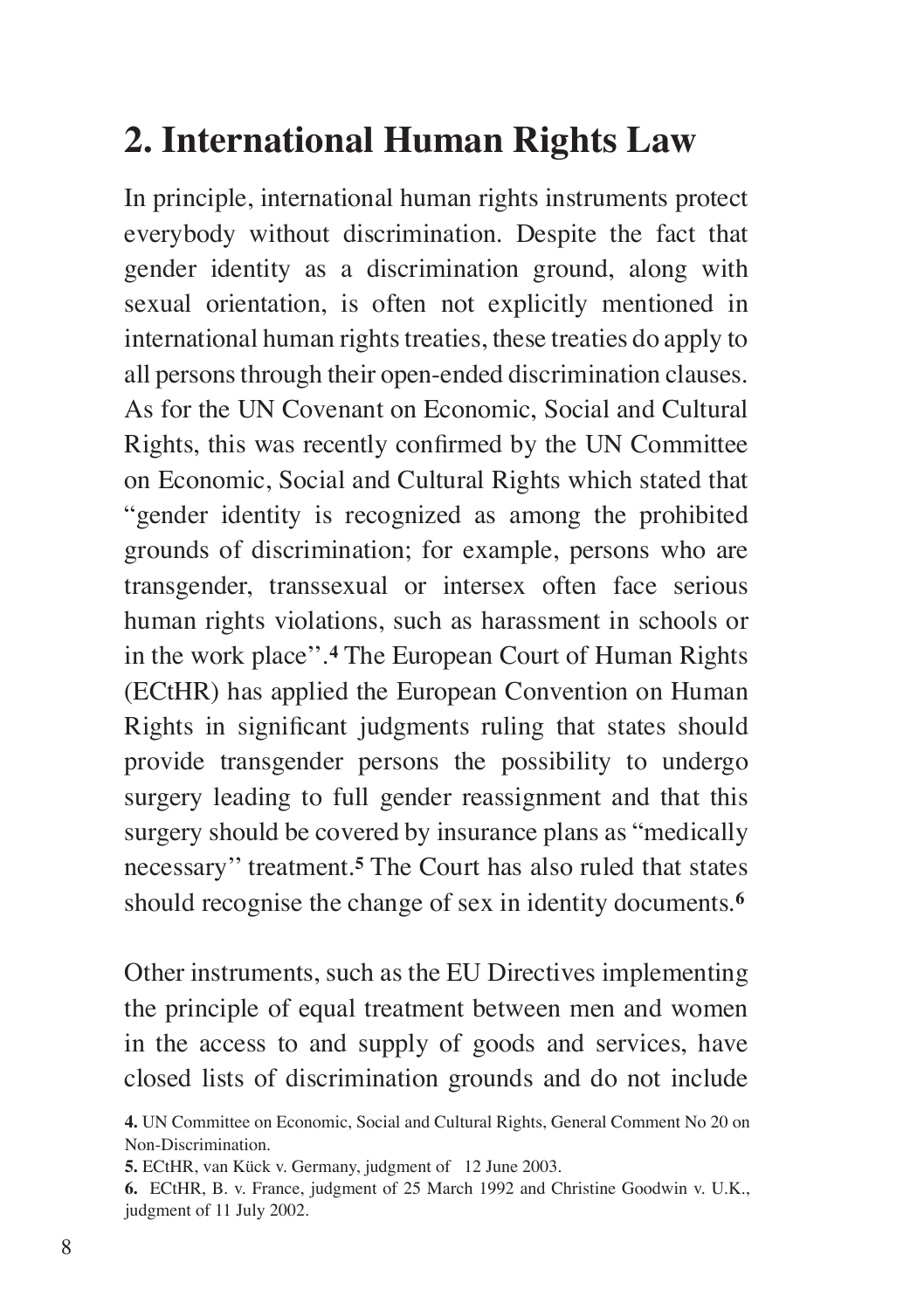gender identity specifically.**<sup>7</sup>** However, the European Court of Justice (ECJ) has explicitly ruled that "discrimination arising (…) from the gender reassignment of the person'' is considered as discrimination on the ground of sex in the watershed case P v S and Cornwall County Council. This has been confirmed and extended in later case law of the ECJ.**<sup>8</sup>**

As the specific wording of the ECJ judgment shows, 'sex discrimination' is, however, restricted to transgender persons 'intending to undergo, undergoing or having undergone gender reassigment' whose sex change should be legally recognised by states as a result of rulings by the European Court of Human Rights.**<sup>9</sup>** 'Sex discrimination' does not cover non-operative transgender people. The latter group may not undergo gender reassignment because of their free choice, their health needs, or the denial of access to any treatment, which is common in many Council of Europe member states.**<sup>10</sup>**

**<sup>7.</sup>** Sex discrimination has for long been included in relevant European Community legislation. Since 1957, the EEC Treaty has contained a provision prohibiting unequal pay for men and women, which has been revised in the Treaty of Amsterdam. From 1975, the EU has issued several directives on sex discrimination

**<sup>8.</sup>** ECJ, Case C-13/94, P. v. S. and Cornwall City Council judgment of 30 April 1996, ECR [1996] I-2143, ECJ, Case C-117/01, K.B. v. National Health Service Pensions Agency, Secretary of State for Health, judgment of 7 January 2004, ECJ, Case C-423/04, Sarah Margaret Richards v Secretary of State for Work and Pensions, judgment of 27.4.2006. See for an explanation of the progressive nature of the Judgements, European Union Agency for Fundamental Rights, Homophobia and Discrimination on the grounds of sexual orientation in the EU Member States, Part I Legal Analysis, p.124.

**<sup>9.</sup>** ECtHR, B. v. France judgment of 25 March 1992 (Series A no. 232-C) (distinguishing the Rees and Cossey judgments); Sheffield and Horsham v. the United Kingdom judgment of 30 July 1998; Christine Goodwin v. the United Kingdom, Appl. no. 28957/95, judgment of 11 July 2002; Grant v. the United Kingdom, Appl. no. 32570/03, judgment of 23 May 2006.

**<sup>10.</sup>** It is assessed that only 10% of all transgender persons actually choose, have access to or to are able to undergo gender reassignment surgery.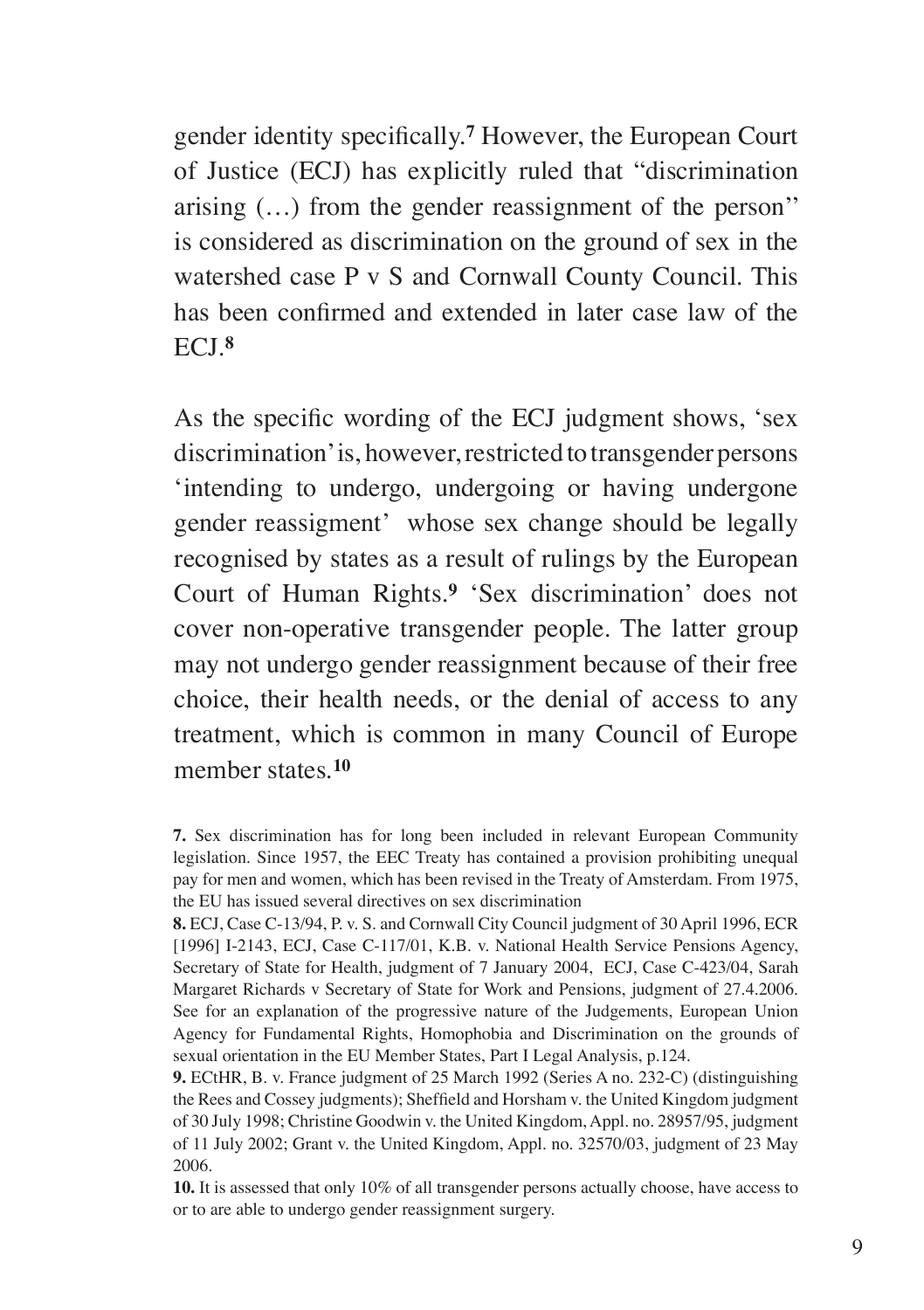A recent report of the European Union Agency for Fundamental Rights (FRA) states in this regard: ''there is no reason not to extend the protection from discrimination beyond these persons, to cover 'cross dressers, and transvestites, people who live permanently in the gender 'opposite' to that on their birth certificate without any medical intervention and all those people who simply wish to present their gender differently''.**<sup>11</sup>** In order to overcome this limitation in coverage of all transgender persons, there is an opportunity to include 'gender identity' explicitly as a discrimination ground in future EU Directives through the review of the EU Gender Directives in 2010.**<sup>12</sup>**

The recognition of gender identity as one of the universally protected discrimination grounds has also been voiced by the UN High Commissioner for Human Rights: "Neither the existence of national laws, nor the prevalence of custom can ever justify the abuse, attacks, torture and indeed killings that gay, lesbian, bisexual, and transgender persons are subjected to because of who they are or are perceived to be. Because of the stigma attached to issues surrounding sexual orientation and gender identity, violence against LGBT persons is frequently unreported, undocumented and goes ultimately unpunished. Rarely does it provoke public

**11.** European Union Agency for Fundamental Rights, Homophobia and Discrimination on the grounds of sexual orientation in the EU Member States, Part I Legal Analysis, p.126. **12.** See Council Directive 2004/113/EC of 13 December 2004 implementing the principle of equal treatment between men and women in the access to and supply of goods and services, OJ L 373, 21.12.2004, p.37; and Directive 2006/54/EC of the European Parliament and of the Council of 5 July 2006 on the implementation of the principle of equal opportunities and equal treatment of men and women in matters of employment and occupation (recast), OJ L 204 of 26.7.2006, p. 23 (Recast Gender Directive).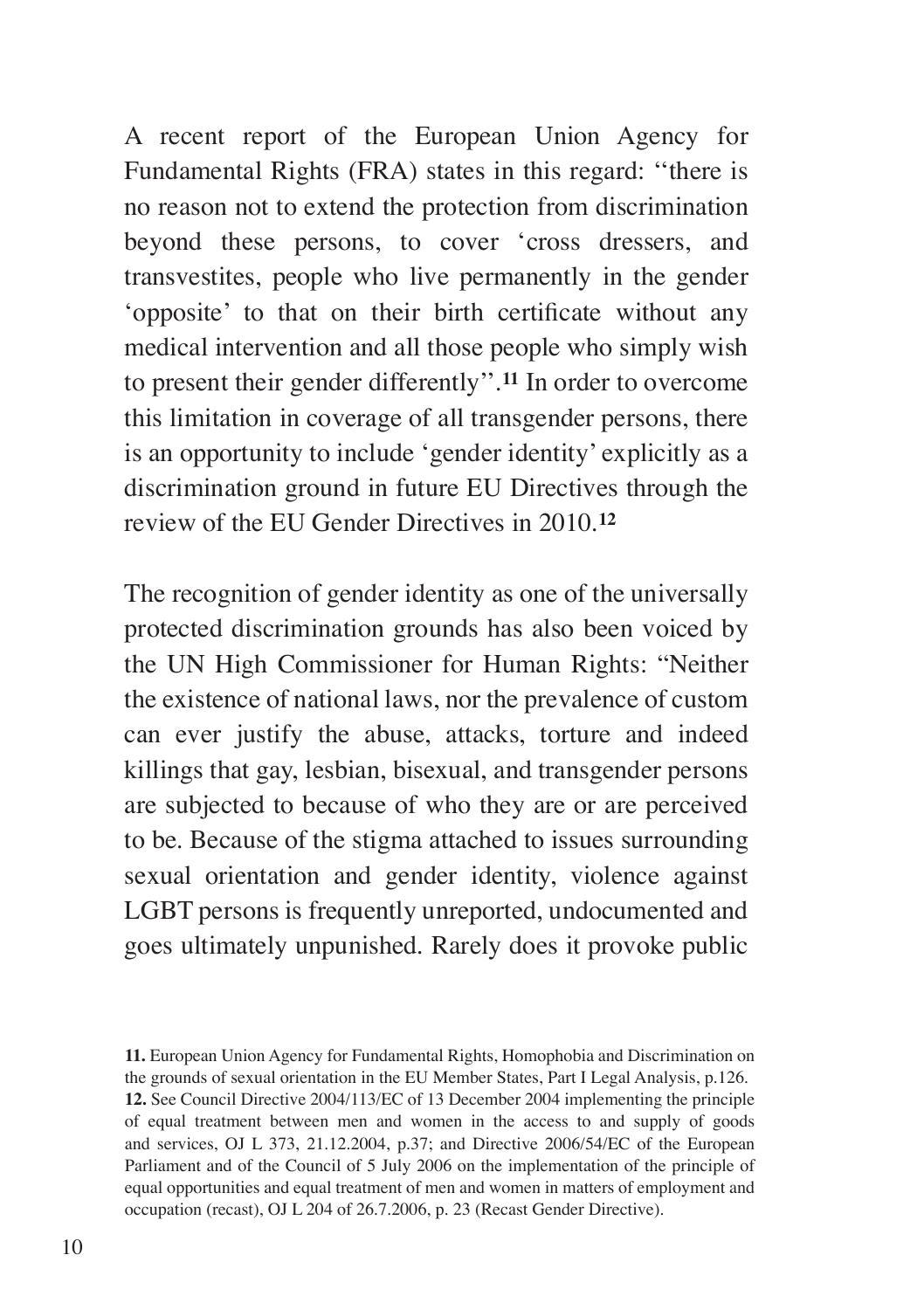debate and outrage. This shameful silence is the ultimate rejection of the fundamental principle of universality of rights''.**<sup>13</sup>**

UN Special Procedures and treaty bodies have also applied this approach in their work. The UN Special Rapporteur on extrajudicial, summary or arbitrary executions has highlighted several cases of killings of transgender persons and the Special Rapporteur on torture has reported serious abuses against transgender individuals in various country reports. The UN Committee against Torture has specifically addressed the issue of abuses against transgender activists. Moreover, the UN High Commissioner for Refugees has addressed problems transgender persons encounter when applying for asylum or being recognised as a refugee, for example on occasions where a transgender individual is asked by the authorities to produce identity documents and his or her physical appearance does not correspond to the sex indicated in the documents.**<sup>14</sup>**

The Parliamentary Assembly of the Council of Europe adopted a *Recommendation on the Condition of Transsexuals* in 1989.**<sup>15</sup>** Currently a report is under preparation within the Assembly's Committee on Legal Affairs and

**15.** Recommendation 1117 (1989) on the condition of transsexuals available at http:// assembly.coe.int/main.asp?Link=/documents/adoptedtext/ta89/erec1117.htm

**<sup>13.</sup>** Statement of the Office of the UN High Commissioner for Human Rights to the International Conference on LGBT human rights, Montreal 26 July 2006, available at www.unhchr.ch/huricane/huricane.nsf/0/B91AE52651D33F0DC12571BE002F172C?op endocument.

**<sup>14.</sup>** UN High Commissioner for Refugees, UNHCR Guidance Note on Refugee Claims Relating to Sexual Orientation and Gender Identity, 21 November 2008, available at: http://www.unhcr.org/refworld/docid/48abd5660.html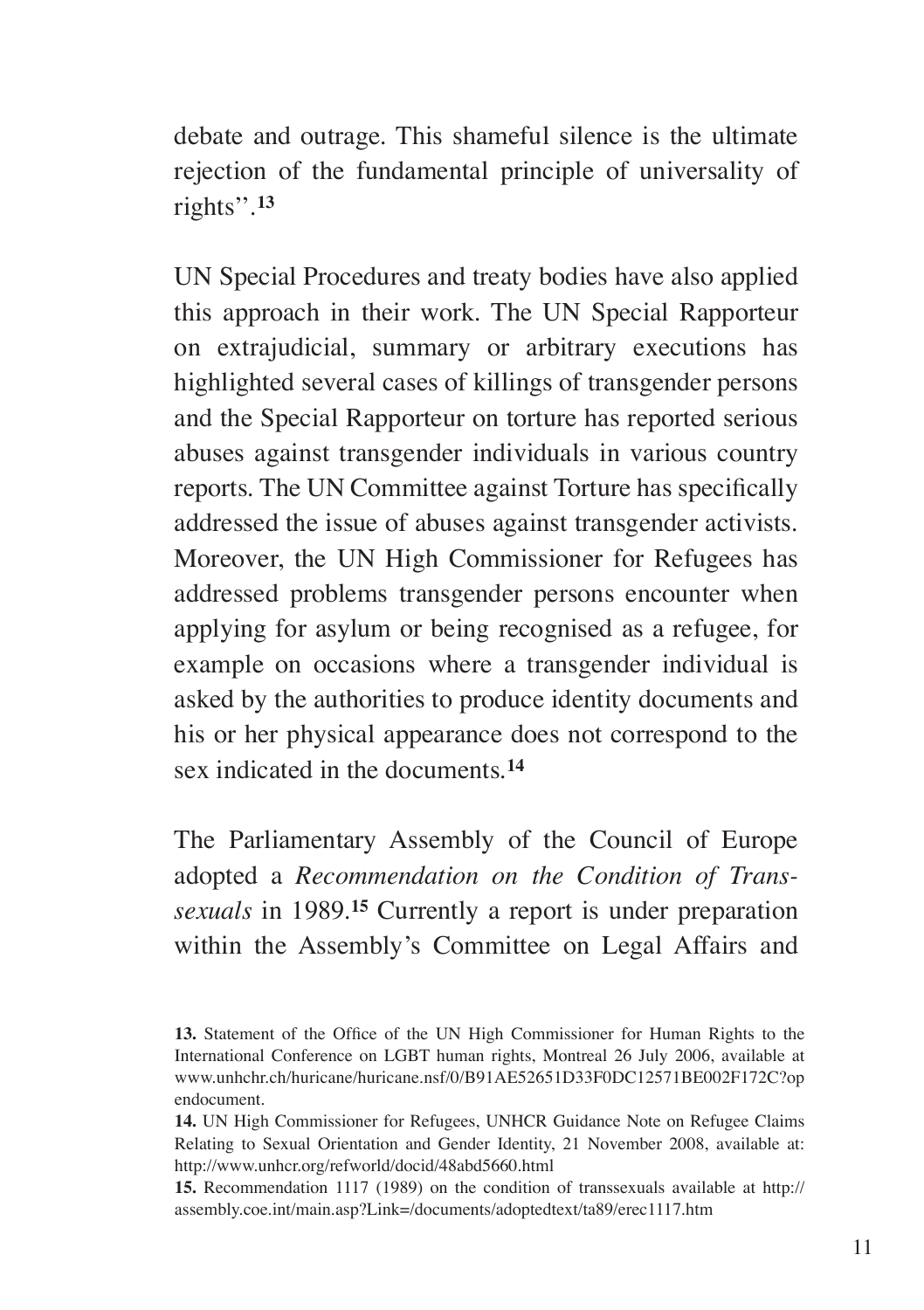Human Rights which will cover, inter alia, discrimination based on gender identity. The Committee of Ministers of the Council of Europe has in several replies to questions from members of the Parliamentary Assembly recalled the principle of equal enjoyment of human rights regardless of any grounds such as gender identity. Furthermore, on 2 July 2008, the Committee of Ministers decided to step up action to combat discrimination on grounds of sexual orientation and gender identity. This resulted in the setting up of an intergovernmental Expert Group, which has been tasked to prepare a Recommendation for the 47 Council of Europe member states. The European Parliament issued a Resolution on Discrimination Against Transsexuals in 1989.**<sup>16</sup>** The Resolution calls on EU Member States to take steps for the protection of transsexual persons and to pass legislation to further this end. In more general Resolutions in 2006 and 2007, the situation of transgender persons has also been paid attention to by the European Parliament.**<sup>17</sup>**

In a large scale international effort to promote international standards on sexual orientation and gender identity, a group of distinguished experts in international human rights law published in 2007 the *Yogyakarta Principles on the Application of Human Rights Law in Relation to Sexual* 

**<sup>16.</sup>** European Parliament Resolution of 12 September 1989 on discrimination against transsexuals cf. Recommendation 1117 (1989) on the condition of transsexuals, available at http://tsnews.at.infoseek.co.jp/european\_parliament\_resolution890912.htm

**<sup>17.</sup>** European Parliament resolution on homophobia in Europe (2006), available at www. europarl.europa.eu/sides/getDoc.do?type=TA&language=EN&reference=P6-TA-2006- 0018; European Parliament resolution on homophobia in Europe (2007) available at www.europarl.europa.eu/sides/getDoc.do?pubRef=-//EP//TEXT+TA+P6-TA-2007- 0167+0+DOC+XML+V0//EN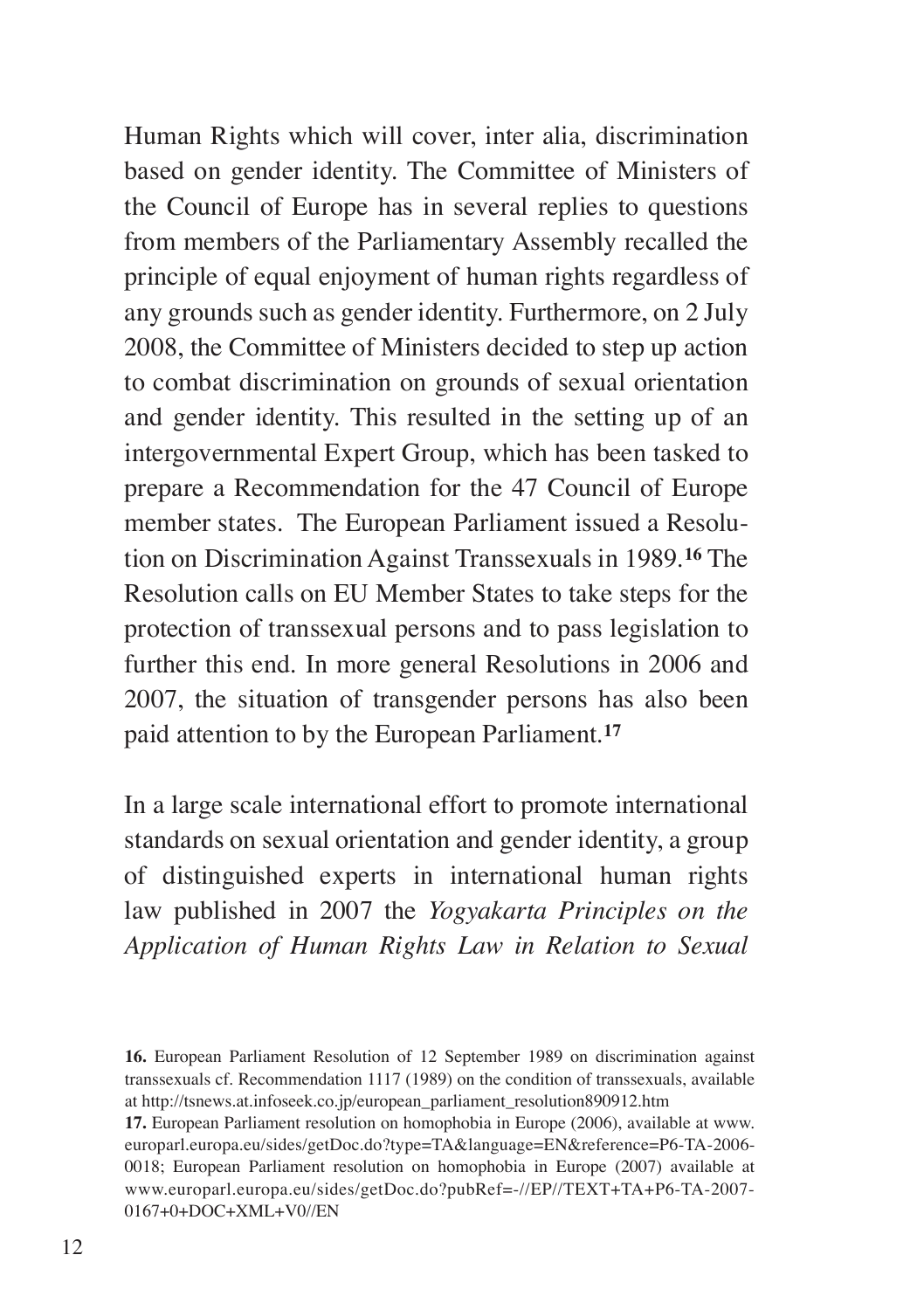*Orientation and Gender Identity.* While not adopted as an international standard, the principles are already cited by UN bodies, national courts, and many governments have made them a guiding tool for defining their policies in the matter. The Commissioner for Human Rights has endorsed the *Yogyakarta Principles* and considers them as an important tool for identifying the obligations of states to respect, protect and fulfill the human rights of all persons, regardless of their gender identity.**<sup>18</sup>**

Of particular relevance is Yogyakarta Principle number 3: ''Everyone has the right to recognition everywhere as a person before the law. Persons of diverse sexual orientations and gender identities shall enjoy legal capacity in all aspects of life. Each person's self-defined sexual orientation and gender identity is integral to their personality and is one of the most basic aspects of self-determination, dignity and freedom. No one shall be forced to undergo medical procedures, including sex reassignment surgery, sterilisation or hormonal therapy, as a requirement for legal recognition of their gender identity. No status, such as marriage or parenthood, may be invoked as such to prevent the legal recognition of a person's gender identity. No one shall be subjected to pressure to conceal, suppress or deny their sexual orientation or gender identity".

**<sup>18.</sup>** Yogyakarta Principles on the Application of International Human Rights Law in relation to Sexual Orientation and Gender Identity, p. 11-12.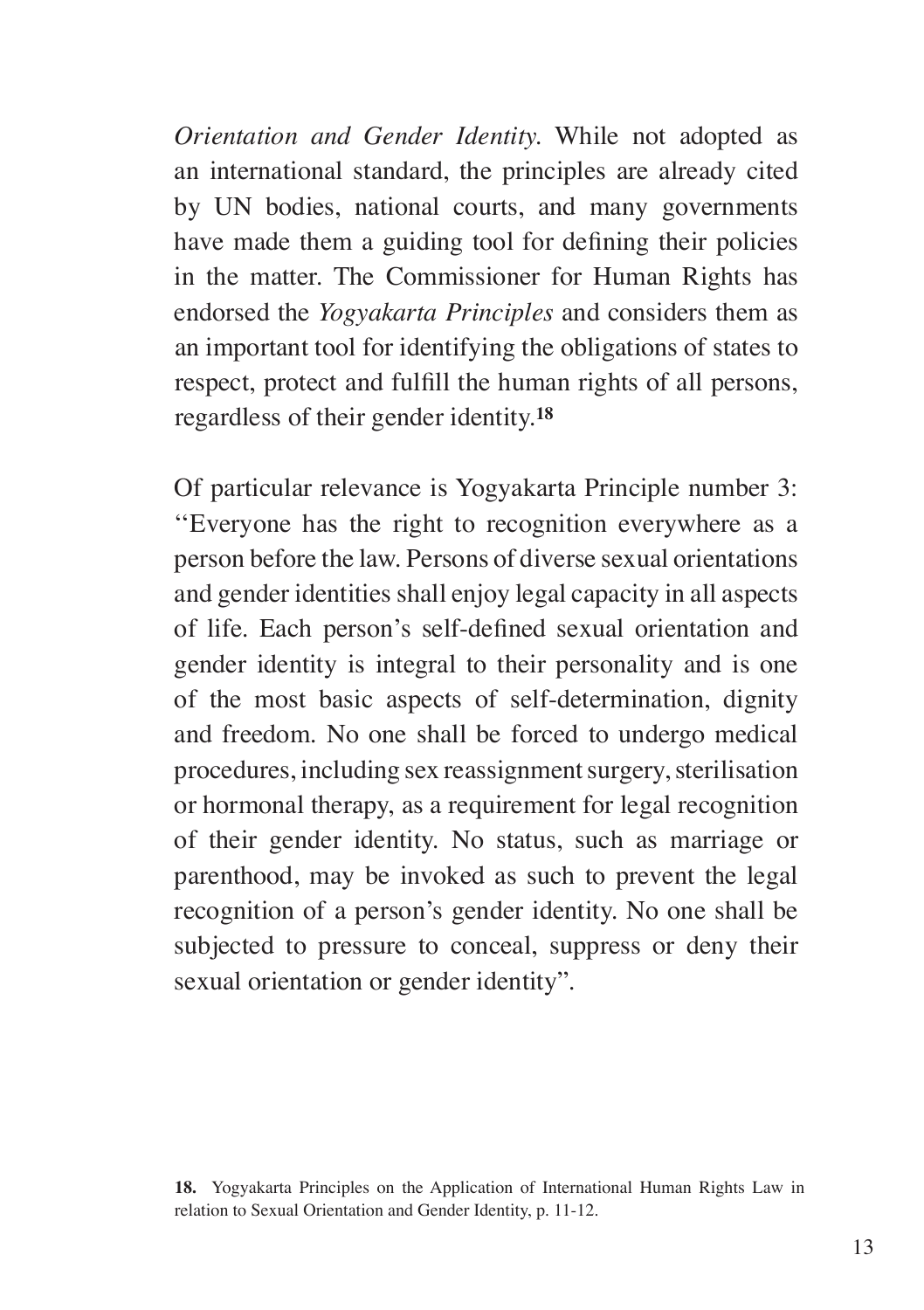## **3. Specific human rights issues**

#### **3.1 Gender identity as a discrimination ground in Council of Europe member states**

Discrimination based on gender identity is not explicitly covered in legal frameworks in a large majority of Council of Europe member states.**<sup>19</sup>** The European Union Agency for Fundamental Rights reports that 13 EU Member States treat discrimination on the ground of gender identity as a form of sex discrimination, 2 Member States consider it inaccurately as sexual orientation discrimination and in 11 Member States it is treated neither as sex discrimination nor as sexual orientation discrimination.**<sup>20</sup>** This results not only in a situation of legal uncertainty as to the precise protection of transgender persons from discrimination, but also in a much lower level of protection of transgender persons. For the other 20 Council of Europe member states this information is not yet researched systematically, though one may assume, based on reports received by the Commissioner, that gender identity is not explicitly defined as a discrimination ground in any of these countries.

The absence of explicit recognition of gender identity in non-discrimination legislation also has an impact on its inclusion in the work of equality bodies and National Human Rights Structures (NHRSs). Only very few equality bodies and NHRSs actually incorporate discrimination based on gender identity in their mandates or tasks. In addition, these

**<sup>19.</sup>** Sweden prohibits discrimination on the ground of a person's 'transgender identity or expression' in the new Discrimination Act that entered into force on 1 January 2009.

**<sup>20.</sup>** European Union Agency for Fundamental Rights, Homophobia and Discrimination on the grounds of sexual orientation in the EU Member States, Part I - Legal Analysis, p. 20.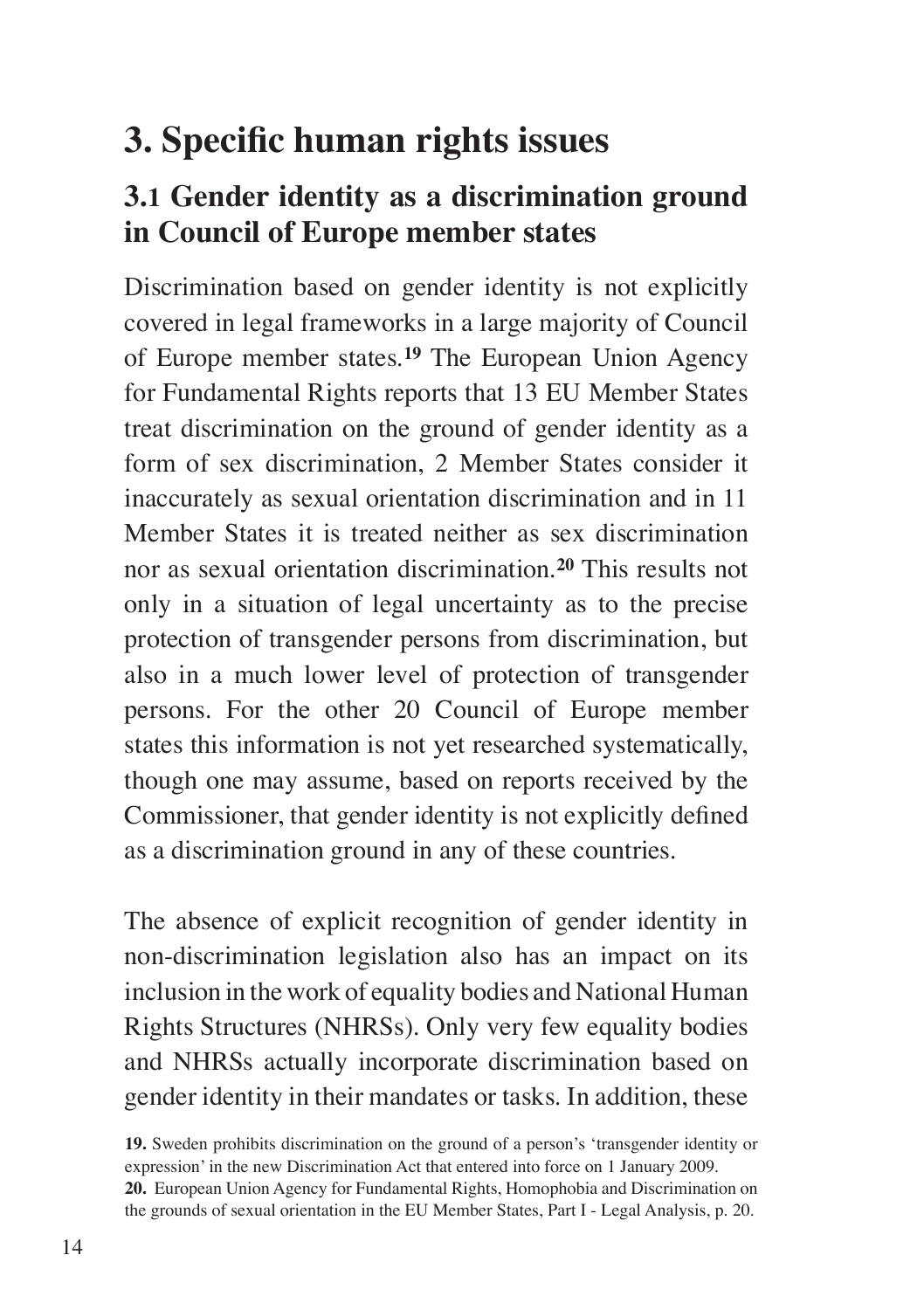organisations often lack the knowledge and competence to deal with gender identity discrimination, and would therefore require training before embarking on this work.

#### **3.2 Legal recognition of the preferred gender**

Article 8 of the European Convention states that ''everyone has the right to respect for his private and family life, his home and his correspondence''. The European Court of Human Rights has ruled that failure of a state to alter the birth certificate of a person to the preferred gender constitutes a violation of Article 8 of the Convention.**<sup>21</sup>** Member states are thus required to legally recognise the gender change of transsexual persons.

A common feature of most gender recognition procedures, if in place at all, is the combination of cumbersome legal and medical requirements, the borderlines of which are often blurred. Lengthy processes of psychological, psychiatric and physical tests are characteristic features of such procedures. Some, like genital examinations by psychiatrists, amount to non-respect of the physical integrity of the person. Often transgender people choose not to enter the official procedures at all due to discriminatory medical processes and inappropriate treatment, or due to the fact that only one course of treatment is available. They are then, in turn, denied legal recognition of their preferred gender and name, or gender reassignment treatment that fits their own wishes

**<sup>21.</sup>** See Eur. Ct. HR, B. v. France judgment of 25 March 1992 (Series A no. 232-C) (distinguishing the Rees and Cossey judgments), Eur. Ct. HR, Sheffield and Horsham v. the United Kingdom judgment of 30 July 1998, Eur. Ct. HR, Christine Goodwin v. the United Kingdom, Appl. no. 28957/95, judgment of 11 July 2002. Eur. Ct. HR (4th sect.), Grant v. the United Kingdom, Appl. no. 32570/03, judgment of 23 May 2006.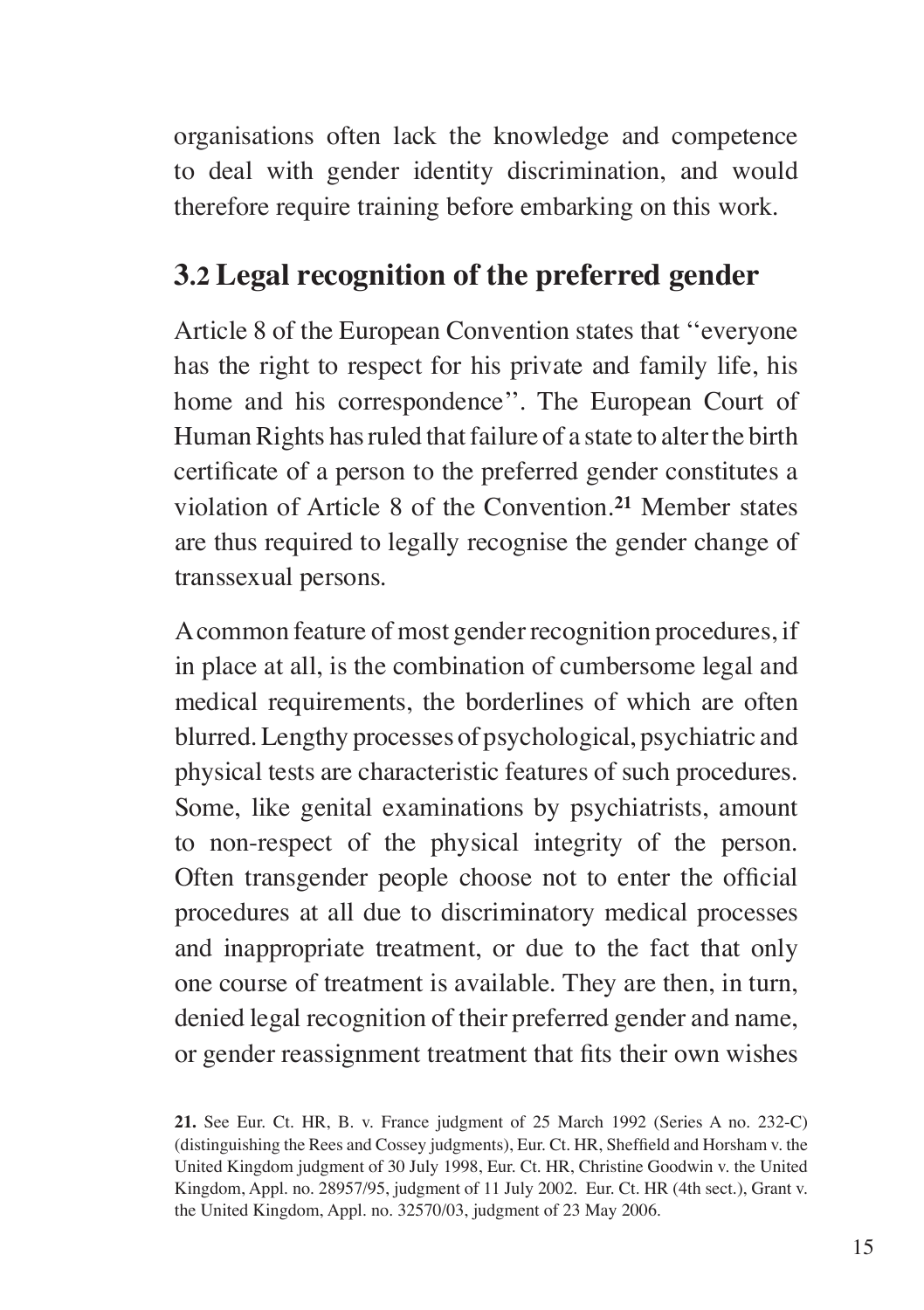and personal health needs. Despite ample case law from the European Court of Human Rights in favour of recognition, legal recognition remains a challenging process for many transgender persons in the Council of Europe member states.

#### **3.2.1 Conditions for the change of sex and name**

Access to procedures to change one's sex and one's first name in identity documents is vital for a transgender person to live in accordance with one's preferred gender identity. Indeed, the ability to live in the preferred gender and be legally recognised as such is preconditioned by identity papers that are used to conduct everyday life, for example when using a health insurance card, a driving licence or an educational certificate during a job application process. The often lengthy and bureaucratic processes for the recognition of sex and name change result in the inability to travel with valid documents, even to visit relatives in a neighbouring country for a weekend. It could also lead to restrictions on participation in education or employment wherever birth certificates are necessary or sex is indicated on national identity cards. It can mean that transgender people without the correct documentation are effectively hindered from meaningful participation in the labour market, leading to unemployment.

There is a need to distinguish between procedures for the change of first name and those for the change of sex. However, both processes frequently require that the individual concerned must first be considered eligible for the procedure by the medical profession.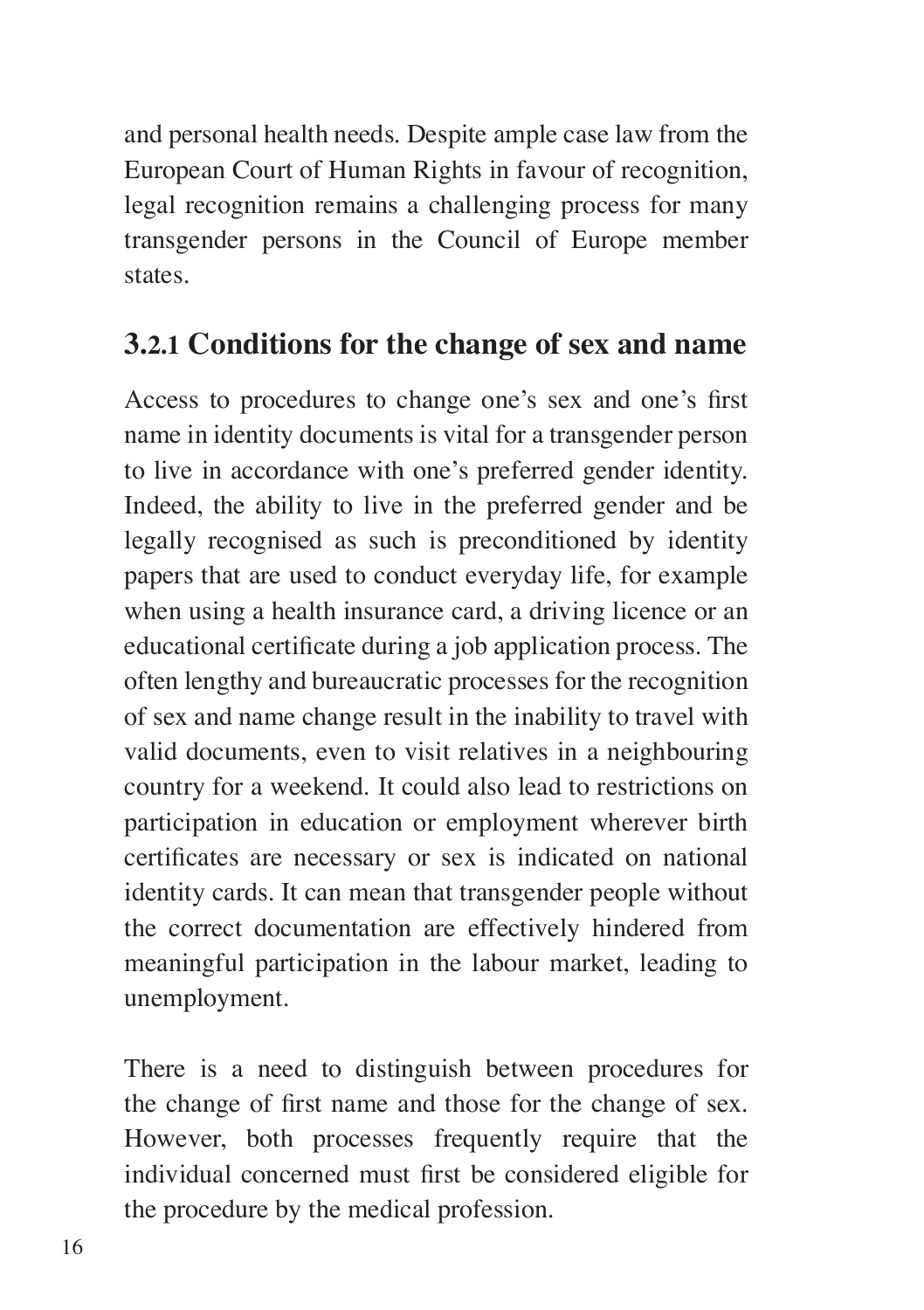It should be stressed that the eligibility conditions for the change of sex in documents vary widely across Europe. It is possible to roughly distinguish three categories of countries. In the first category, no provision at all is made for official recognition. As pointed out above, this is in clear breach of established jurisprudence of the ECtHR.**<sup>22</sup>** In the second and smaller category of countries, there is no requirement to undergo hormonal treatment or surgery of any kind in order to obtain official recognition of the preferred gender. Legal gender recognition is possible by bringing evidence of gender dysphoria**<sup>23</sup>** before a competent authority, such as experts from the Ministry of Health (in Hungary), the Gender Reassignment Panel (in the UK) or a doctor or clinical psychologist. In the third category of countries, comprising most Council of Europe member states, the individual has to demonstrate:

**1**. that (s)he has followed a medically supervised process of gender reassignment – often restricted to certain state appointed doctors or institutions;

**2.** that (s)he has been rendered surgically irreversibly infertile (sterilisation), and/or

**3.** that (s)he has undergone other medical procedures, such as hormonal treatment.**<sup>24</sup>**

**24.** Additionally, people may also have to demonstrate that they have lived for a long period of time in the new gender – the so called 'real life experience'. The 'real life experience' preceding hormonal treatment and sex reassignment surgeries forms the three elements of the 'triadic therapy' often in place in member states as a requirement for recognition of the new gender.

**<sup>22.</sup>** See European Union Agency for Fundamental Rights (FRA), Homophobia and Discrimination on the grounds of sexual orientation in the EU Member States, Part I Legal Analysis, p. 131-133.

**<sup>23.</sup>** This is the phenomenon pointing to the discontent persons feel with the biological sex they were born with. See paragraph 3.3 for a more detailed explanation.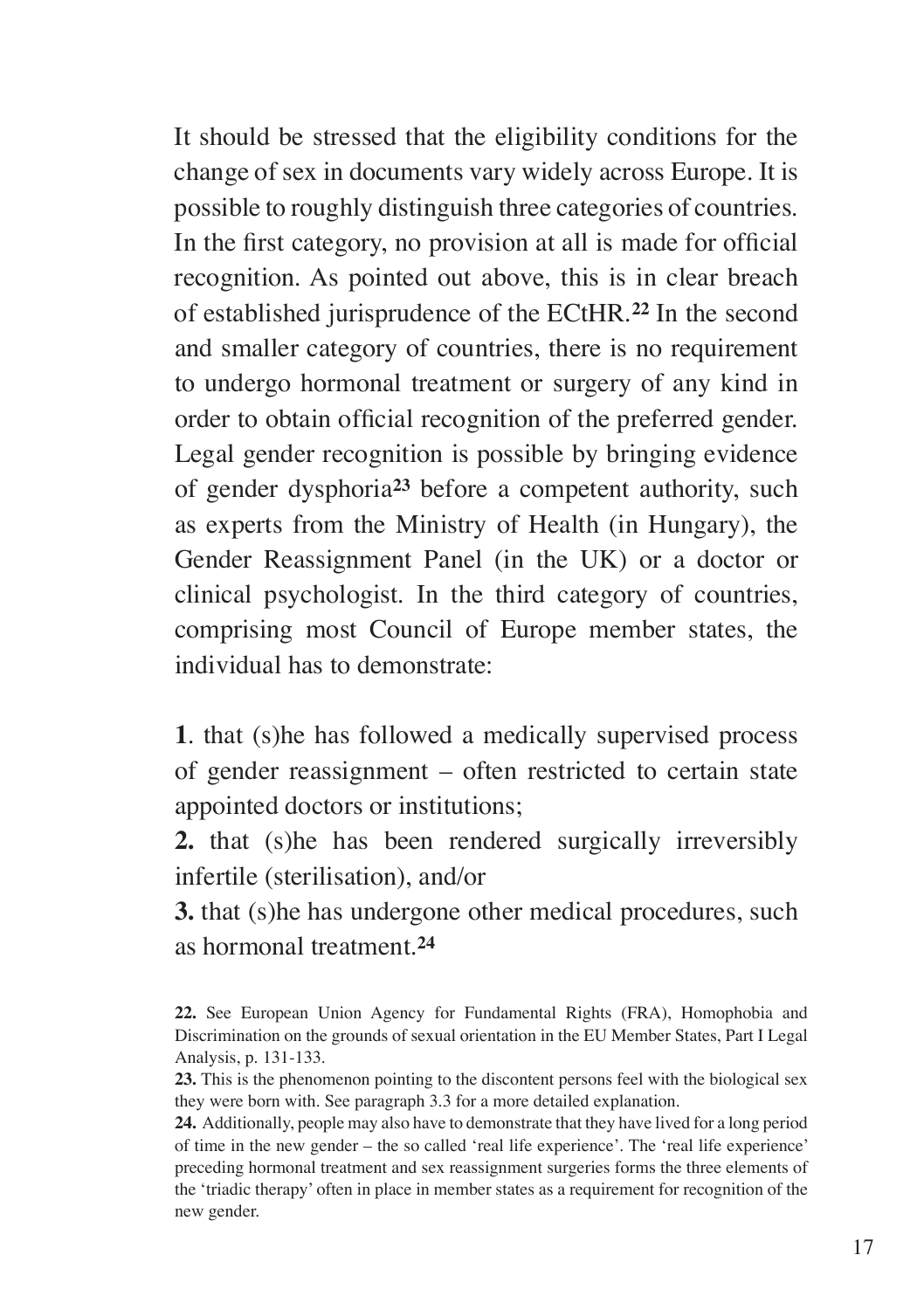Such requirements clearly run counter to the respect for the physical integrity of the person. To require sterilisation or other surgery as a prerequisite to enjoy legal recognition of one's preferred gender ignores the fact that while such operations are often desired by transgender persons, this is not always the case. Moreover, surgery of this type is not always medically possible, available, or affordable without health insurance funding. The treatment may not be in accordance with the wishes and needs of the patient, nor prescribed by his/her medical specialist. Yet the legal recognition of the person's preferred gender identity is rendered impossible without these treatments, putting the transgender person in a limbo without any apparent exit. It is of great concern that transgender people appear to be the only group in Europe subject to legally prescribed, stateenforced sterilisation.

It needs to be noted that many transgender people, and probably most transsexual persons among them, choose to undergo this treatment, often including the elimination of procreative organs. The treatment is often desired as a basic necessity by this group. However, medical treatment must always be administered in the best interests of the individual and adjusted to her/his specific needs and situation. It is disproportionate for the state to prescribe treatment in a "one size fits all" manner. The basic human rights concern here is to what extent such a strong interference by the state in the private lives of individuals can be justified and whether sterilisation or other medical interventions are required to classify someone as being of the one sex or the other.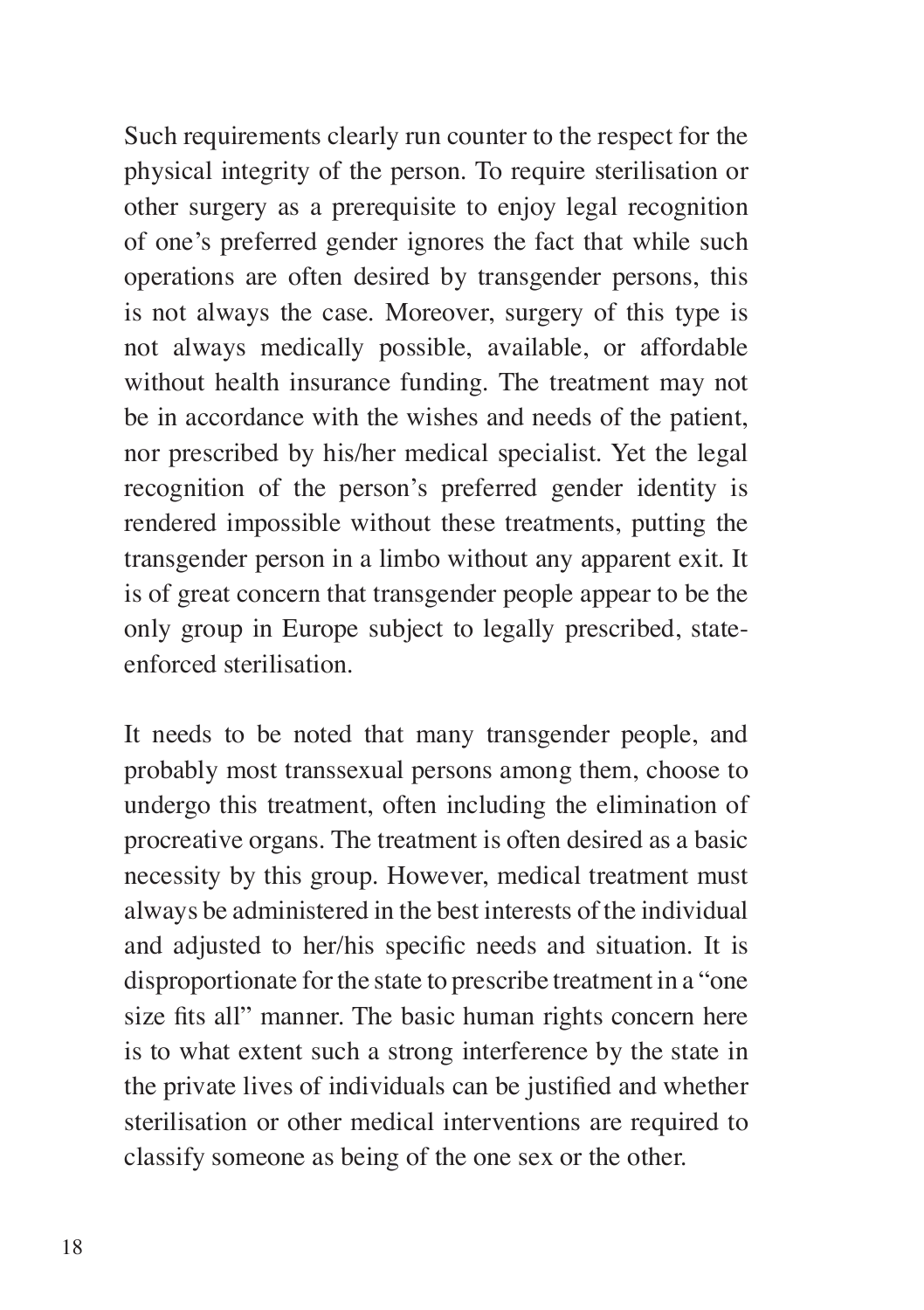Two important national court rulings support this view. On 27 February 2009, the Austrian Administrative High Court ruled that mandatory surgery was not a prerequisite for gender (and name) change.**<sup>25</sup>** A transgender woman, who underwent all changes apart from the genital surgery and lived as a woman in all social relations, could establish to the court that her particular employment situation would not be conducive to the several months' sick leave needed for the operation and that she could not leave her family financially uncared for. This led the court to point out that the legislator had to abolish the original requirement since the court was not able to establish any need for this specific requirement pertaining to transsexual women. In Germany, the Federal Supreme Court has indicated in a judgment that "an operative intervention as a precondition for the change of gender is increasingly regarded as problematic or no longer tenable among experts".**<sup>26</sup>**

The key point here is that there is no inherent need to enforce one set of specific surgical measures for the classification of an individual to be eligible for changing sex. Similar reasoning lies behind the Spanish Ley de *Identidad* de Género and the British *Gender Recognition Act*.**<sup>27</sup>** Both laws have recognised that the protection of the majority's assumed unease with the procreation of transgender people

**<sup>25.</sup>** After the constitutional court ruled against the case (VfGH 29.09.2008, B 411/08, B 412/08), the Administrative High Court made the legal change possible in 2009 (VwGH 27.2. 2009).

**<sup>26.</sup>** BVerfG, 1 BvL 3/03 (6 December 2005).

**<sup>27.</sup>** More on the Spanish law, see Raquel Platero, Open Forum on Spain: Outstanding challenges in a post-equality era: The same-sex marriage and gender identity laws in Spain, University of Madrid (2008); on the UK law, see . http://www.opsi.gov.uk/acts/acts2004/ ukpga\_20040007\_en\_1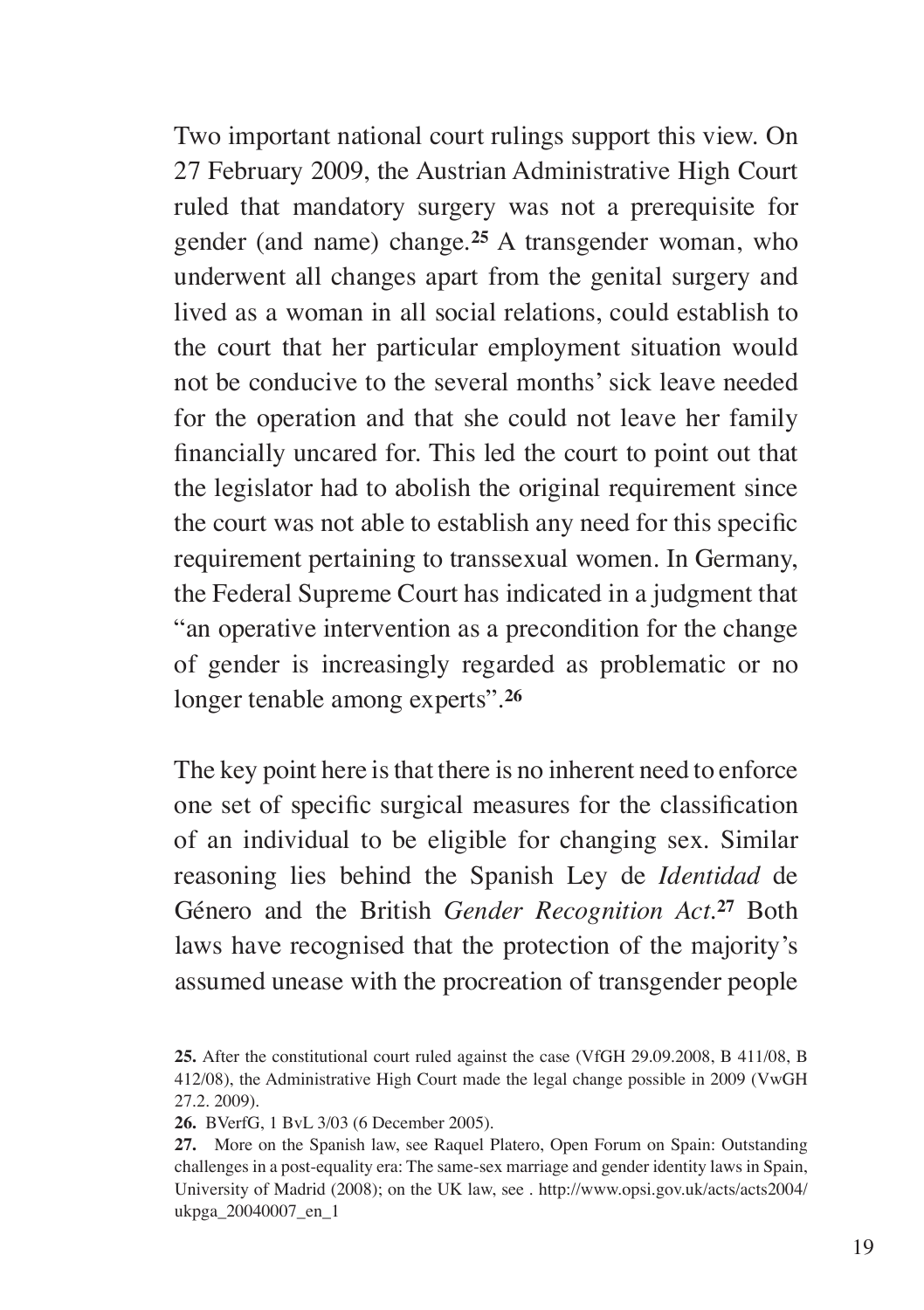– which is, due to hormonal treatment and the wishes of most concerned individuals, extremely rare – does not justify a state's disregard of their obligation to safeguard every individual's physical integrity. States which impose intrusive physical procedures on transgender persons effectively undermine their right to found a family.

Regarding conditions to be eligible for the change of first name, there is a similar pattern to some of the procedures for change of gender described above. The process can be easy or require lengthy and/or costly procedures and medical interventions, or it can be denied entirely. In some countries names can only be changed upon medical testimony that the (full) gender reassignment has taken place, including genital surgeries which are not accessible or wished for by persons for a number of different reasons. In other countries such proof is not necessary but instead, or in addition, people need to have a gender dysphoria diagnosis and two years of hormonal treatment to qualify for the name change. As a consequence, transgender people are, for a long period in their lives, effectively barred from meaningful and full participation in society, education or employment as they may face continuous problems with 'justifying' who they are. The Commissioner's Office has received numerous individual reports of transgender persons who, as a result of lack of proper documents, report discrimination and exclusion to a worrying extent. It's also crucial to note that, even when a person has obtained a legal recognition of the new gender, the person may still face practical problems within institutional settings such as hospitals, police stations and prisons.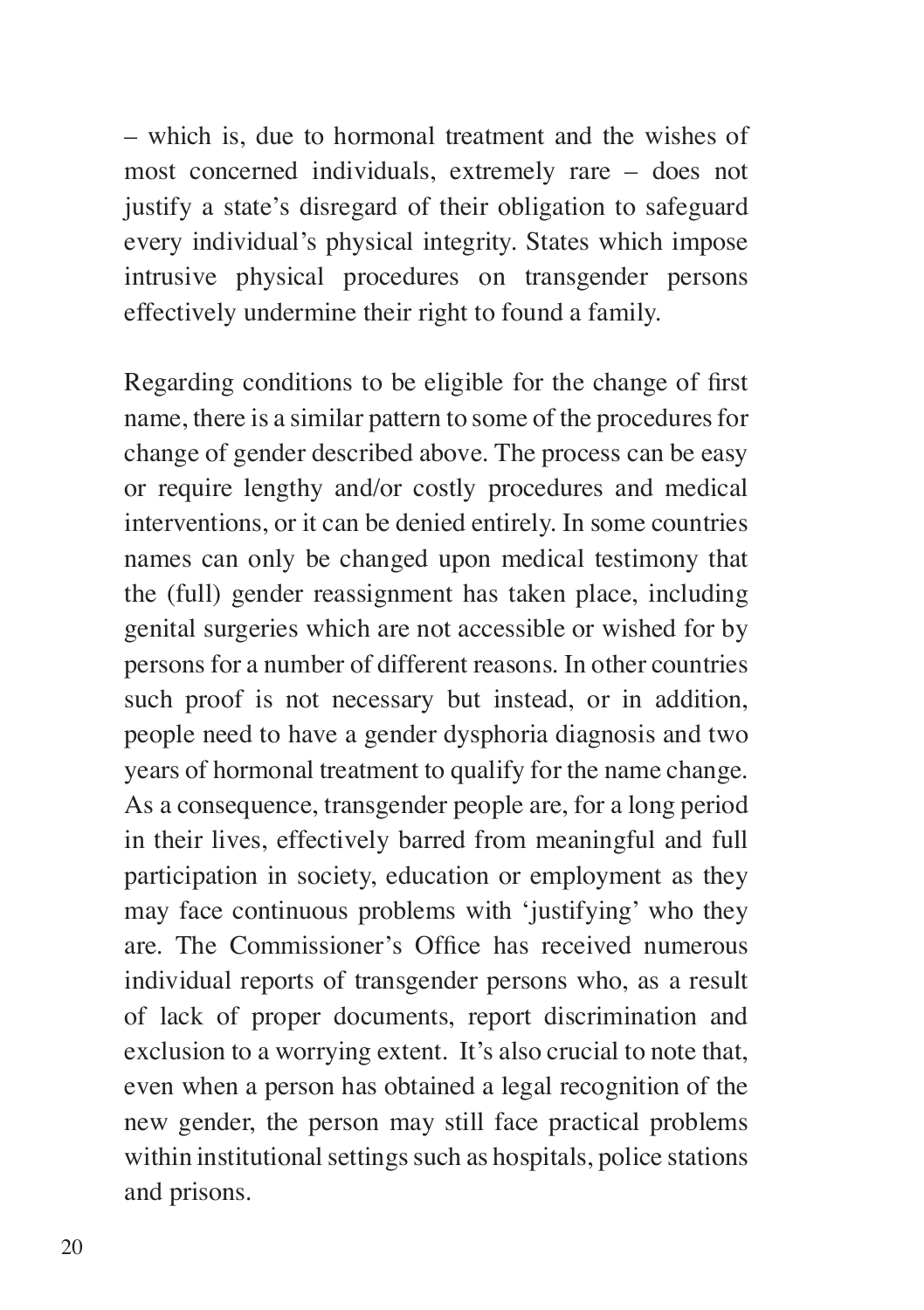#### **3.2.2 Consequences for family life**

In some countries there is a legal obligation that a transgender person who is legally married to his or her different-sex partner has to divorce before his or her new gender can be recognised. This is particularly problematic in states which do not recognise same-sex marriage, where the change of gender would effectively lead to a same-sex marriage. As same-sex marriage is only possible in five member states of the Council of Europe**<sup>28</sup>**, married transgender persons find themselves forced to divorce prior to their new gender being officially recognised. In numerous cases, forced divorce is against the explicit will of the married couple, who wish to remain a legally recognised family unit, especially if they have children in their care.

Indeed, forced divorce may have a negative impact on the children in the marriage. In several countries the parent who has undergone the gender change will lose custody rights of the children. In other states ambiguous legislation is in place and hardly any attention is given to the best interests of the child.**<sup>29</sup>** This can lead to hardship as in the case where both spouses wished to remain married so that the non-transsexual male partner would not loose custody of the child and could continue to receive state benefits in addition to his part-time work, in order to support his disabled, and now transsexual, spouse in providing care for the joint child.**<sup>30</sup>**

**28.** Belgium, Netherlands, Spain, Norway, Sweden.

**29.** Prof Stephen Whittle OBE, Dr Lewis Turner, Ryan Combs, Stephenne Rhodes - Transgender EuroStudy: Legal Survey and Focus on The Transgender Experience of Health Care - 2008 -- Transgender Europe and ILGA-Europe, pages 22-23.

**30.** In the country concerned custody is usually awarded to the mother and the transsexual law specifies that the relationship with previously born children remains that of the former registered sex.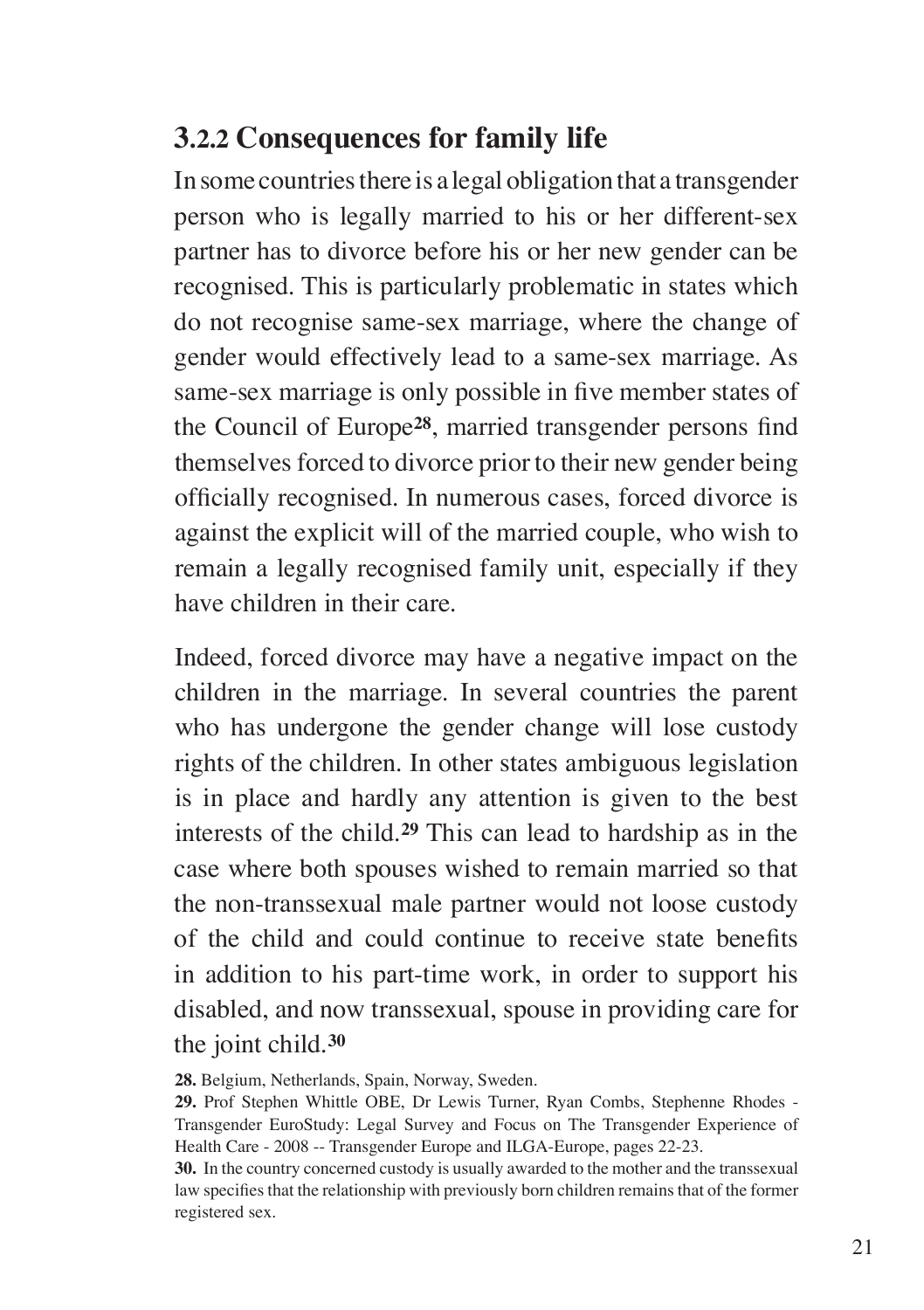The Austrian Constitutional Court has granted a transsexual woman the right to change her sex to female while remaining married to her wife. The court ruled that ''changing a sex entry in a birth certificate cannot be hindered by marriage.'' The German Constitutional Court has ruled similarly, legally obliging the German Government to change the law before the end of August 2009.**<sup>31</sup>** Both rulings call on the state to accept that protecting all individuals without exception from state-forced divorce has to be considered of higher importance than the very few instances in which this leads to same-sex marriages. This approach is to be welcomed as it ends forced divorce for married couples in which one of the partners is transgender.

#### **3.3 Access to health care**

The right to the highest attainable standard of health is guaranteed by several treaties, including the International Covenant on Economic, Social and Cultural Rights and the European Social Charter. However, transgender persons suffer from several problems in achieving this standard. The Transgender EuroStudy sheds an alarming light on the experiences of transgender people in relation to inequality and discrimination in accessing healthcare in Europe.**<sup>32</sup>**

The first aspect in discussing health care for transgender persons is the existence of international and national medical classifications defining transsexuality as a mental

**<sup>31.</sup>** Austrian Constitutional Court, BverfG, 1 BvL 1/04 (18 July 2006); German Constitutional Court, BVerfG, 1BvL 10/05 (27 May 2008).

**<sup>32.</sup>** Prof Stephen Whittle OBE, Dr Lewis Turner, Ryan Combs, Stephenne Rhodes - Transgender EuroStudy: Legal Survey and Focus on The Transgender Experience of Health Care - 2008 - Transgender Europe and ILGA-Europe.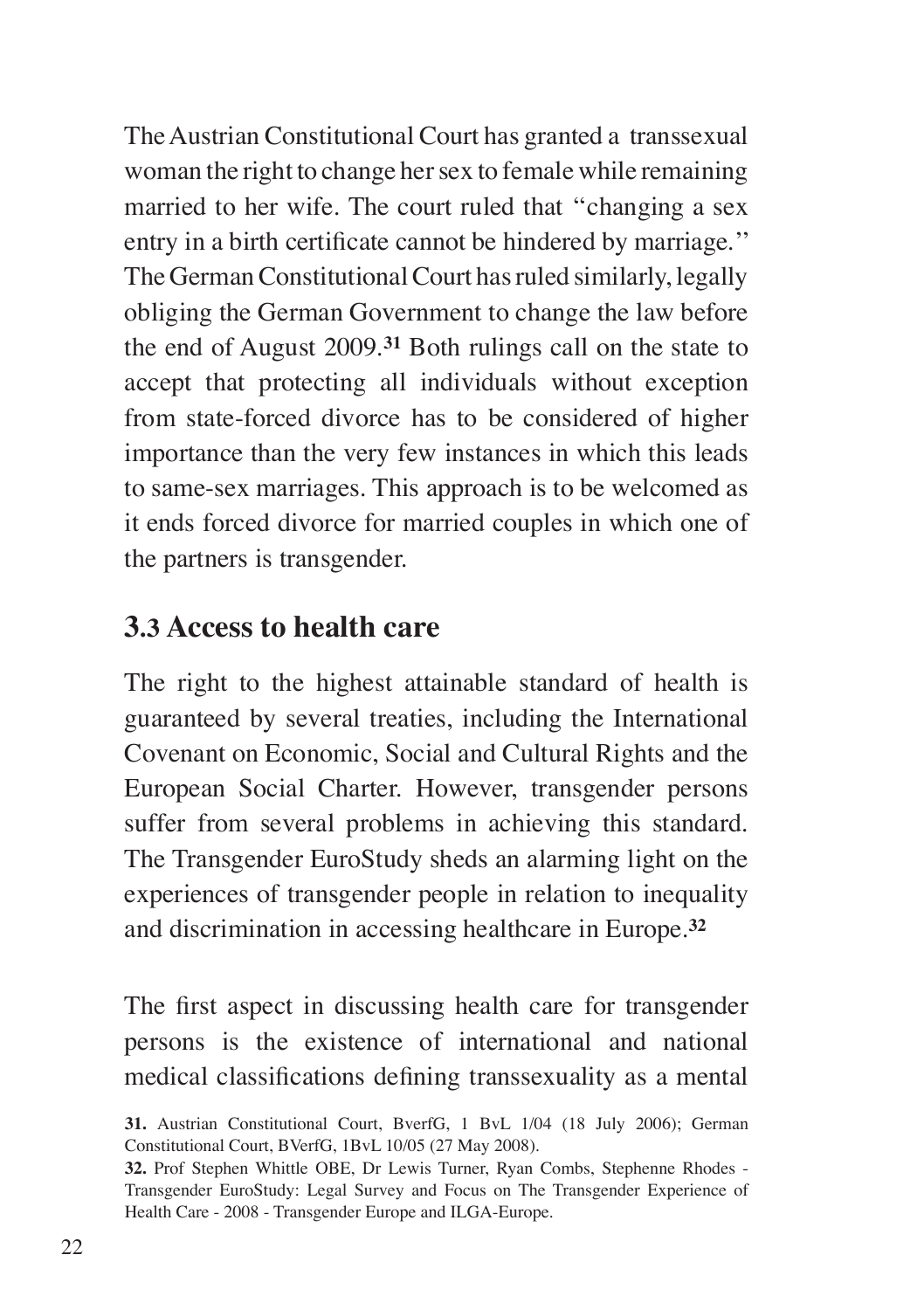disorder. There are currently two established international systems for classifying mental illnesses: the *Diagnostic and Statistical Manual of Mental Disorders* (DSM) which includes the term 'gender identity disorder' as a mental health disorder and uses it to describe persons who experience significant gender dysphoria, i.e. discontent with the biological sex they are born with.**<sup>33</sup>** Secondly, the WHO *International Statistical Classification of Diseases and Related Health Problems* (ICD) lists transsexualism as a mental and behavioural disorder. It is important to stress that transgender persons are thus labelled as having a *mental* disorder.**<sup>34</sup>** As the DSM and ICD systems are often reflected in national medical classifications in Europe, they are frequently applied to diagnose transgender persons in Council of Europe member states.

These classifications are in turn problematic and increasingly questioned by civil society actors**<sup>35</sup>** and health care professionals.**<sup>36</sup>** Such classifications may become an obstacle to the full enjoyment of human rights by transgender people, especially when they are applied in a way to restrict the legal capacity or choice for medical treatment. It needs to be noted

**36.** Many specialised health care professionals point out that the treatment consists primarily of physical modifications to bring the body into harmony with one's perception of mental (psychological, emotional) gender identity, rather than vice versa. This line is maintained by WPATH, the World Professional Association for Transgender Health. However, WPATH has not yet updated its Standards of Care from 2001 and still includes transsexualism as mental disorder yet changes are currently under discussion.

**<sup>33.</sup>** The Diagnostic and Statistical Manual of Mental Disorders, 4th Edition lists 'gender identity disorders in adolescents and adults' (category 302.85) under the chapter 'sexual and gender identity disorder' and 'gender identity disorder in children' (category 302.6). See www.icd9data.com/2009/Volume1/290-319/300-316/302/302.85.htm.

**<sup>34.</sup>** The ICD can be found at www.who.int/classifications/icd/en/. Transsexuality is listed under chapter 5 (Mental and Behavioural Disorders), category F64.

**<sup>35.</sup>** Statement on the Reform to the DSM, Transgender Europe (TGEU), 2 November 2008. TGEU is the European network of transgender groups and individuals.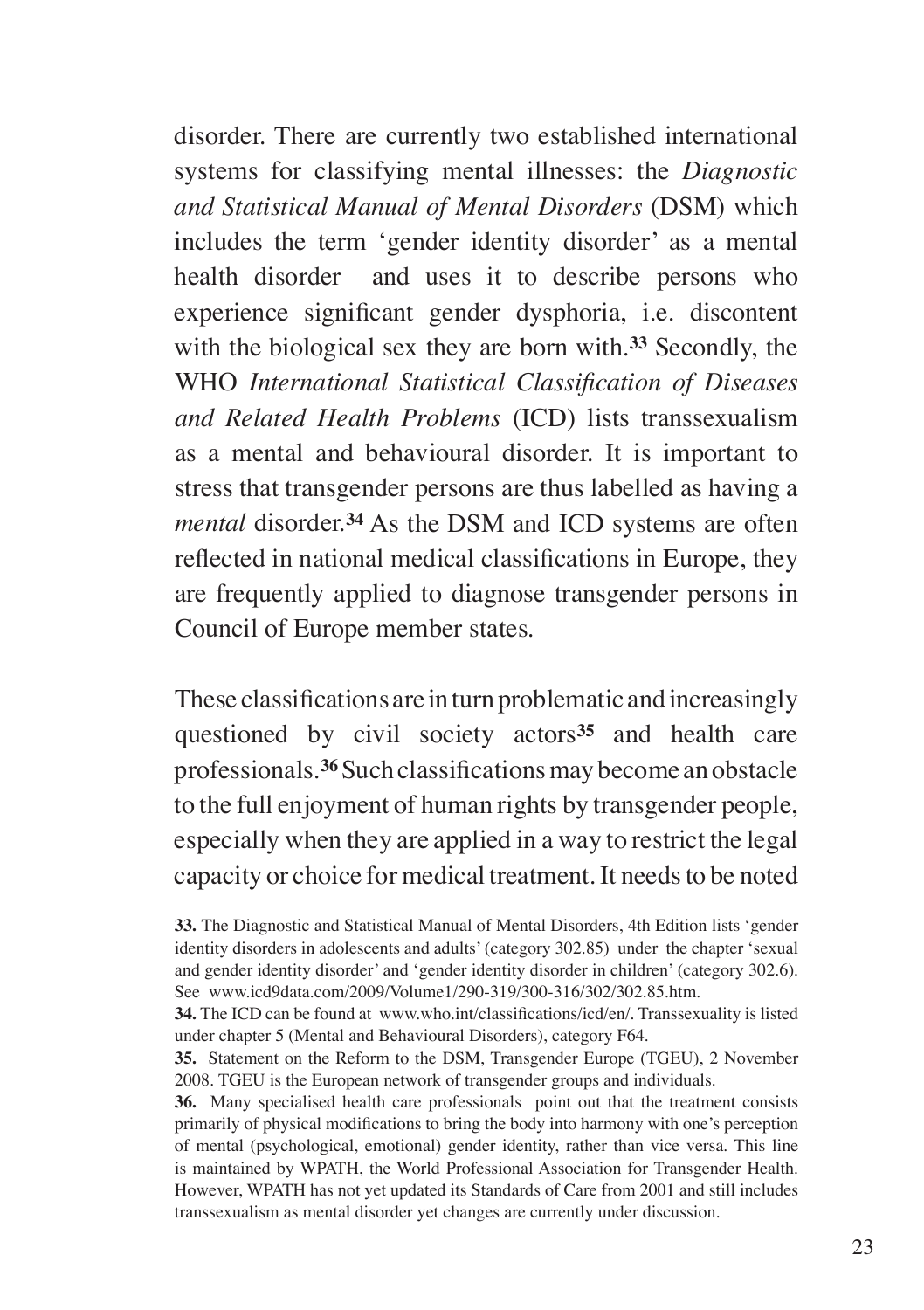though that this question is a significant dividing line within the transgender movement itself. Many transgender people feel threatened by a possible change in the classification systems, since they fear it could result in further restrictions in accessing transgender health care. They consider that because health care systems require a diagnosis to 'justify' medical or psychological treatment, it is essential to retain a diagnosis to ensure access to care. Others, however, argue that being diagnosed as having a mental disorder stigmatises individuals in society and makes them objects of medicine, rather than subjects who are responsible for expressing their own health needs. Alternative classifications should be explored in close consultation with transgender persons and their organisations.**<sup>37</sup>** From a human rights and health care perspective no mental disorder needs to be diagnosed in order to give access to treatment for a condition in need of medical care.

The second aspect in discussing health care is access to gender reassignment therapy, which is usually available after a person has reached 18 years of age. However, in some countries, like the Netherlands, transgender youth may begin treatment to offset puberty and receive counselling, so as to allow them to make informed decisions about their future gender identity. Then at the age of 18 they can proceed with gender reassignment treatments, if they still wish to.

**<sup>37.</sup>** There is now an opportunity to change this position as the DSM catalogue is currently reviewed. A working group will revise the DSM and this will result in the DSM-V scheduled to be published in 2012. See also the joint statement of 28 May 2008 issued by the American organizations National Center for Transgender Equality (NCTE), the Transgender Law and Policy Institute (TLPI), the Transgender Law Center (TLC) and the Transgender Youth Family Allies (TYFA).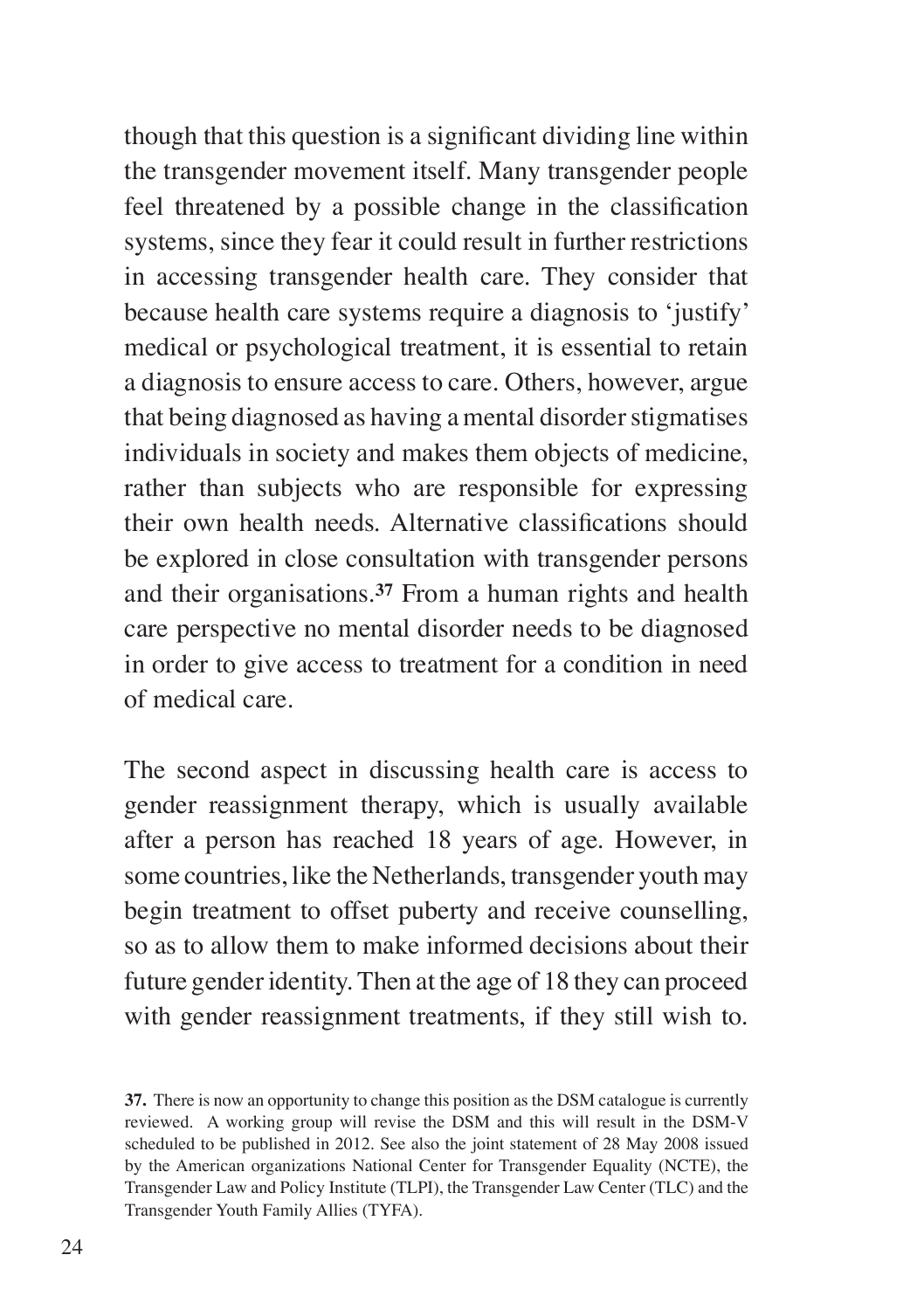Recently, some other countries, for example Belgium and Germany, have started to provide similar treatment for youth under 18.

The European Court of Human Rights has established as a positive duty that states provide for the possibility of undergoing surgery leading to full gender-reassignment. Depending on an individual transgender person's wishes and needs, the person thus has to have access to hormone treatment, gender reassignment surgery or other medical interventions, such as lasting hair removal and voice training. It is important to recognise that for most people concerned treatment is a medical necessity to make meaningful life possible. Treatment must be adapted to the individual's needs in order to have successful results.

The case law of the European Court of Human Rights clearly requires states not only to provide for the possibility to undergo surgery leading to full genderreassignment, but also that insurance plans should cover ''medically necessary'' treatment in general, which gender reassignment surgery is part of.**<sup>38</sup>** The ruling of the Court has been successfully referred to by transgender people in several countries, such as Lithuania and Belgium, to extend the coverage of their health insurance. This standard should be implemented in all Council of Europe member states. However, the Transgender EuroStudy surveying the healthcare experience of transgender persons in the EU found that 80% of transgender people in the EU are

**<sup>38.</sup>** van Kück v. Germany (Application no. 35968/97) - paragraphs 47, 73 and 82 and L. v. Lithuania (Application no. 27527/03) - paragraphs 59 and 74.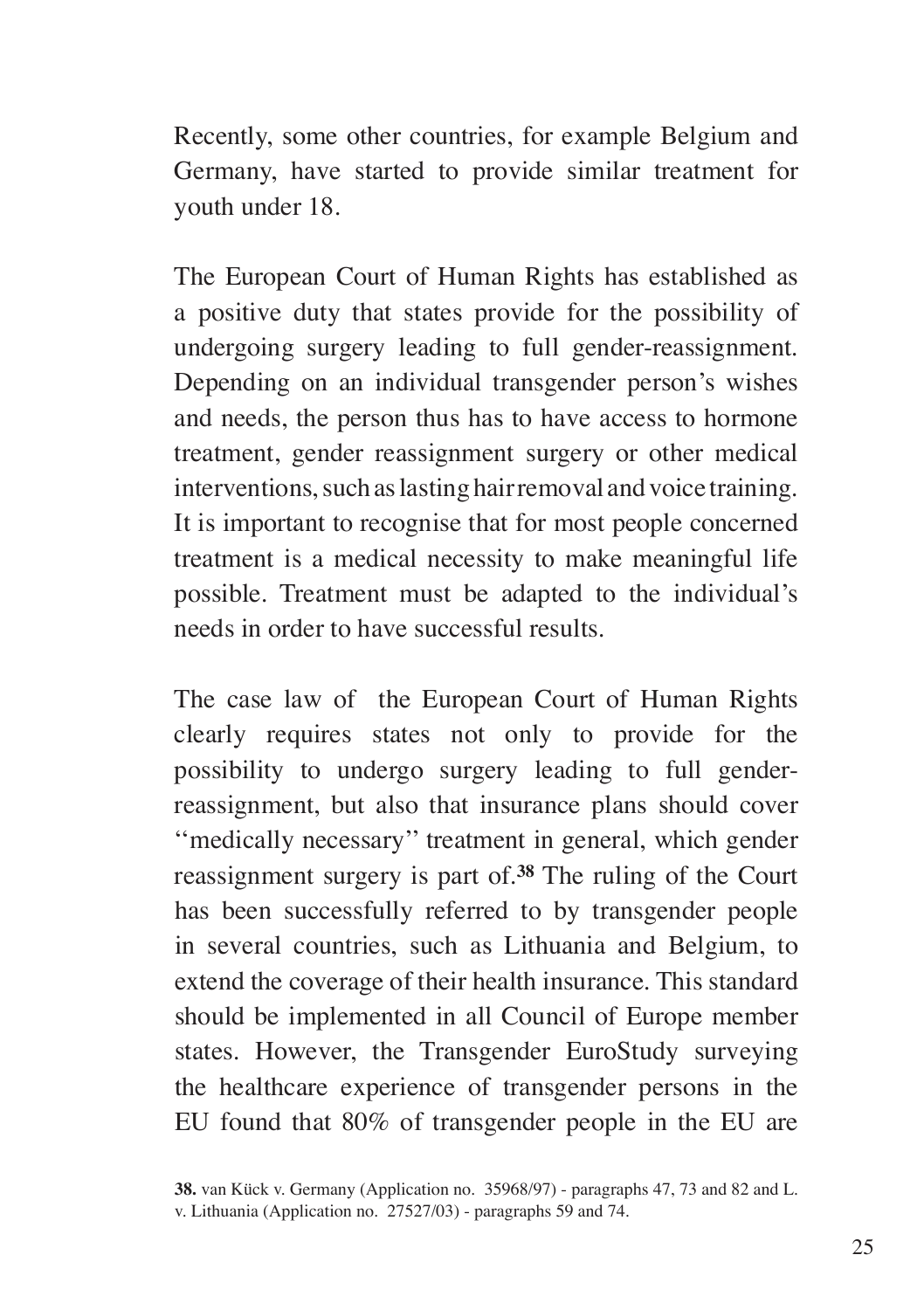refused state funding for hormone treatments, and 86% of transgender persons in the EU are refused state funding for surgery to change their sex. As a result, over 50% of transgender persons undergoing surgery to change their birth sex pay entirely for the procedures on their own. There is a lack of information about the situation in non-EU Council of Europe member states. However, it seems that most of them do not provide publicly-funded gender reassignment treatment or only offer it partially. This is clearly against the standards set by the European Court of Human Rights.

Experiences of transgender persons with the healthcare system are often negative, with healthcare professionals being uninformed, biased and sometimes overtly rude with their clients, for example referring to the client in the notpreferred gender.**<sup>39</sup>** The above-cited study found that only 30% of respondents, when seeking help or a referral for gender reassignment procedures, experienced what the survey defined as the minimum acceptable level of assistance – a practitioner wanting to help, but lacking information about transgender health care. One third reported that they were refused treatment because a medical practitioner did not approve of gender reassignment.**<sup>40</sup>**

Some countries only allow one clinic in the whole country to provide treatment, sometimes hampering new research and, potentially, the quality of care. The right to access

**<sup>39.</sup>** Another example is when a transsexual man enters hospital to have his internal female organs removed, but is placed on a female ward.

**<sup>40.</sup>** Transgender EuroStudy loc. Cit. p.55 and 58. See also the report of Bence Solymár (2005), The situation of Transgender People in the Hungarian Social and Health Care System, in: Takács J. (ed.): A léöek mütétei (Surgery of the Soul), Budapest: Új Mandátum Kiadó.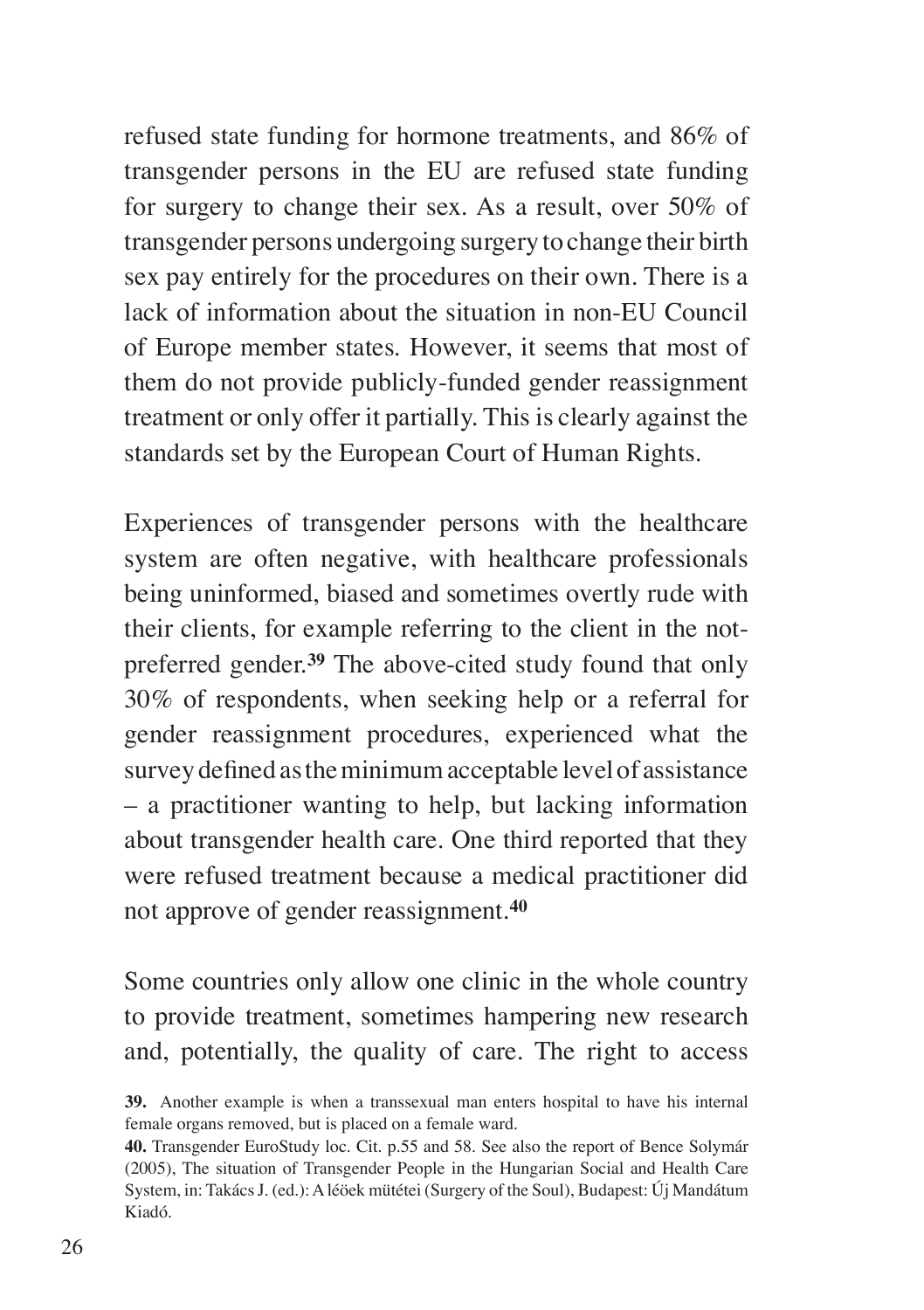gender reassignment treatment should include a reasonable choice of available treatment centres and treatment expenses should be reimbursed according to the national health care rules. The quality of transgender-related treatment often does not even come close to the 'highest attainable standard of health', sometimes resulting in life-long bodily harm. Many transgender persons who opt for gender reassignment surgery are forced to go abroad, facing great difficulty in reimbursing their expenses. Overall, the situation creates inequalities in access to healthcare within a country and between countries.

In addition, access to gender reassignment surgery is further complicated or conditioned by so-called ''protocols'' and conditions regarding childhood, sexual orientation, or clothing tastes, which are highly questionable. There are accounts of transgender people having to undergo genital examinations by psychiatrists, having to tell a set story of their childhood which is the only acceptable one; sometimes their claims are only considered genuine if they have at least one proven suicide attempt. Other transgender persons are being forced to stereotype themselves to the extreme in their preferred gender to fit eligibility criteria, leading to ridicule in daily life. The examples are too numerous to list, but it is safe to state that the majority of tests and processes conducted in most countries will usually include aspects that can at best be called incomprehensible.

A third aspect concerns access to general non-transgender related healthcare. The European Union Agency for Fundamental Rights (FRA) reports that ''a quarter of the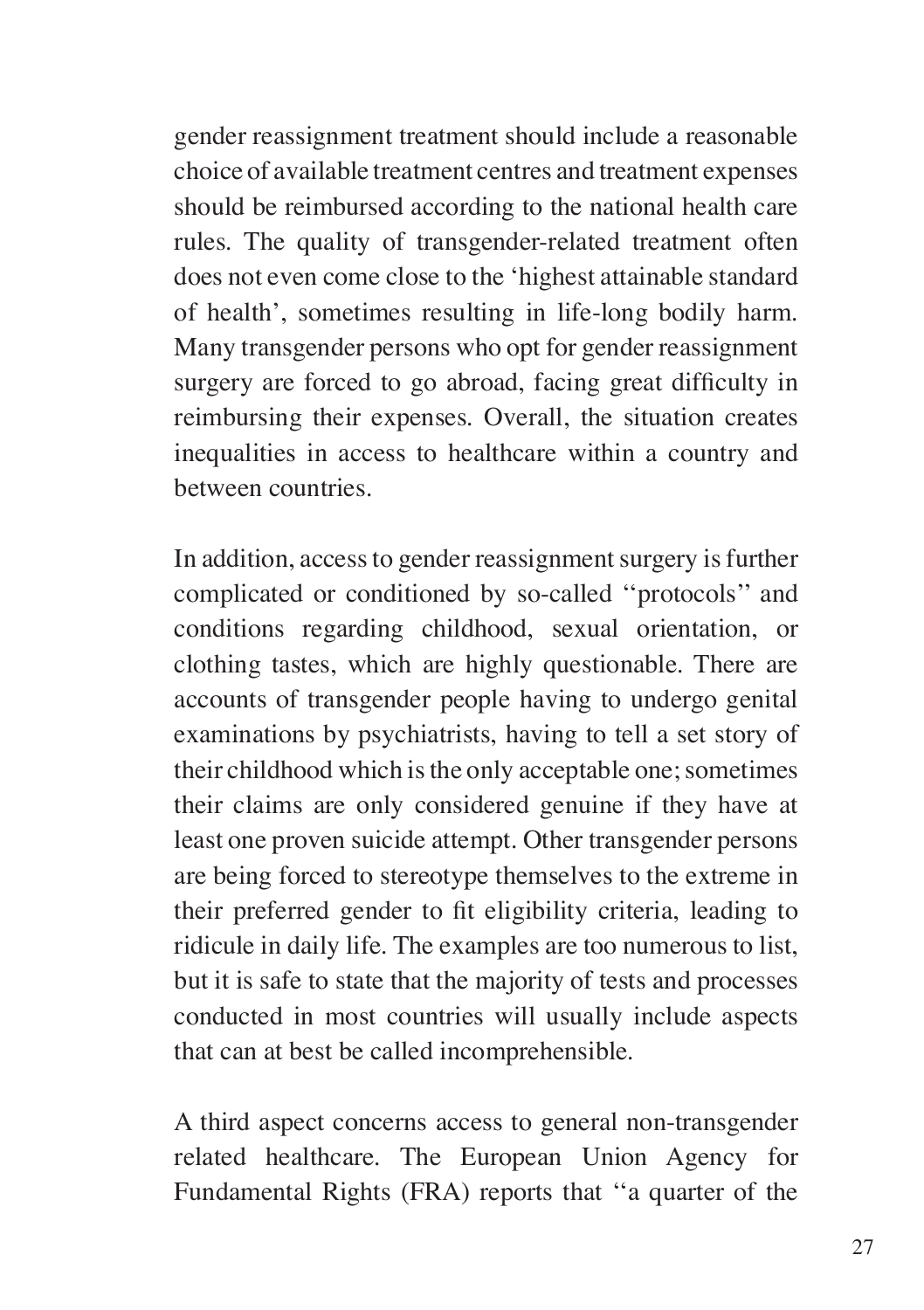respondents in the EuroStudy reported adverse treatment by healthcare professionals because they were transgender. A fifth reported that being a transgender person affected the way they access healthcare. As a result many transgender people report avoiding doctors' visits as much as possible for fear of inappropriate behaviour''.**<sup>41</sup>** The FRA report also refers to the Engendered Penalties Study which found that 29% of respondents felt that being transgender adversely affected the way they were treated by healthcare professionals.**<sup>42</sup>**

The results of the problems transgender persons encounter in accessing their right to health care are reflected in health statistics. Several studies referenced in the FRA study show that a quarter to one third of transgender people surveyed had attempted suicide. In research carried out in Ireland 26% of transgender persons had attempted suicide at least once**43** and half of the transgender respondents in a largescale study into the health situation for LGBT people in Sweden had at one point or another in their lives considered taking their own life - 21% had actually tried to do this.**<sup>44</sup>**

**<sup>41.</sup>** European Union Agency for Fundamental Rights, Homophobia and Discrimination on the grounds of sexual orientation and gender identity in the EU Member States: Part II - The social situation, p.122.

**<sup>42.</sup>** Stephen Whittle, Lewis Turner, Maryam Al-Alami, Engendered Penalties: Transgender and Transsexual People's Experiences of Inequality and Discrimination available at http://www.pfc.org.uk/files/EngenderedPenalties.pdf and as referenced in European Union Agency for Fundamental Rights, Homophobia and Discrimination on the grounds of sexual orientation and gender identity in the EU Member States: Part II - The social situation

**<sup>43.</sup>** Supporting LGBT Lives: A Study of the Mental Health of Lesbian, Gay, Bisexual and Transgender People, was published in 2009. Information on suicide among transgender persons can be found on page 95.

**<sup>44.</sup>** Statens Folkshälsoinstitut (2005) Homosexuellas, bisexuellas och transpersoners hälsosituation, Återrapportering av regeringsuppdrag att undersöka och analysera hälsosituationen bland hbt-personer, Östersund: FHI, p. 21.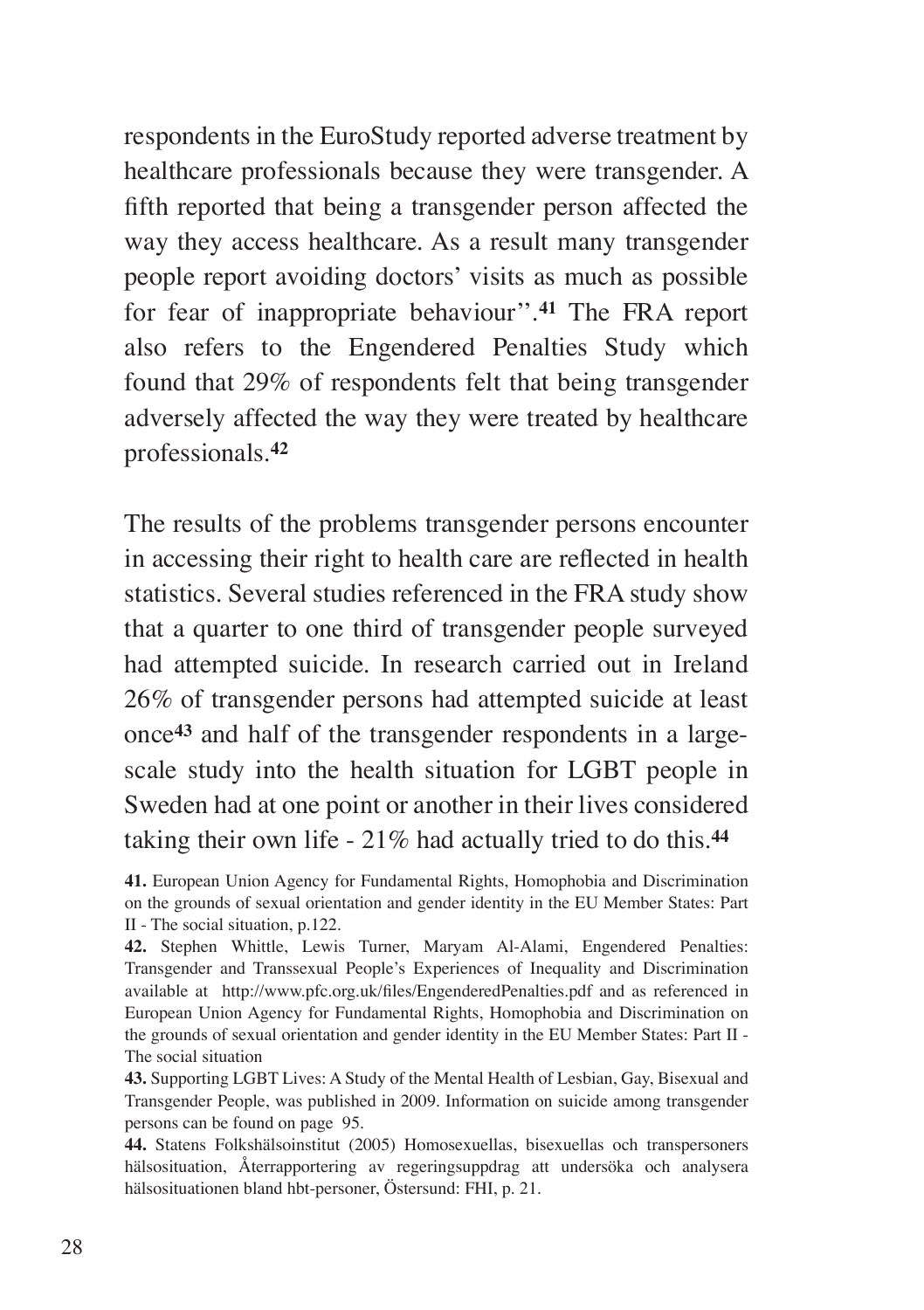#### **3.4 Access to the labour market**

The right to work is part of the European Social Charter, and includes the right to safe and healthy working conditions. Transgender persons face a number of problems in accessing and maintaining this right.

Employment, and thus financial means, is crucial for transgender people to access health care. Having a job implies, in many Council of Europe member states, having a health insurance which should facilitate reimbursement of expenses related to transgender health care. However, since hormone treatments or surgery for transgender persons are not always covered by health insurance schemes, the income from employment is sometimes the only way for transgender people to pay for their specific health care in practice.

Unemployment is a major concern for transgender persons. The Engendered Penalties study shows that only 31% of the respondents are in full-time employment. The exact figure for transgender women is 40% and for transgender men 36%, while among the non-transgender population these figures are 57% for women and 72% for men. Spanish research into unemployment amongst transgender people showed that 54% of the respondents were unemployed.**<sup>45</sup>**

**<sup>45.</sup>** Data, as referenced in European Union Agency for Fundamental Rights, Homophobia and Discrimination on the grounds of sexual orientation and gender identity in the EU Member States: Part II - The social situation and Esteva, I et al. (2001) Social Inequalities: Demographic Characteristics of Patients Treated at the First Gender Identity Disorder Unit in Spain, Paper presented at the XVII Harry Benjamin International Gender Dysphoria Association Symposium, Galveston, Texas.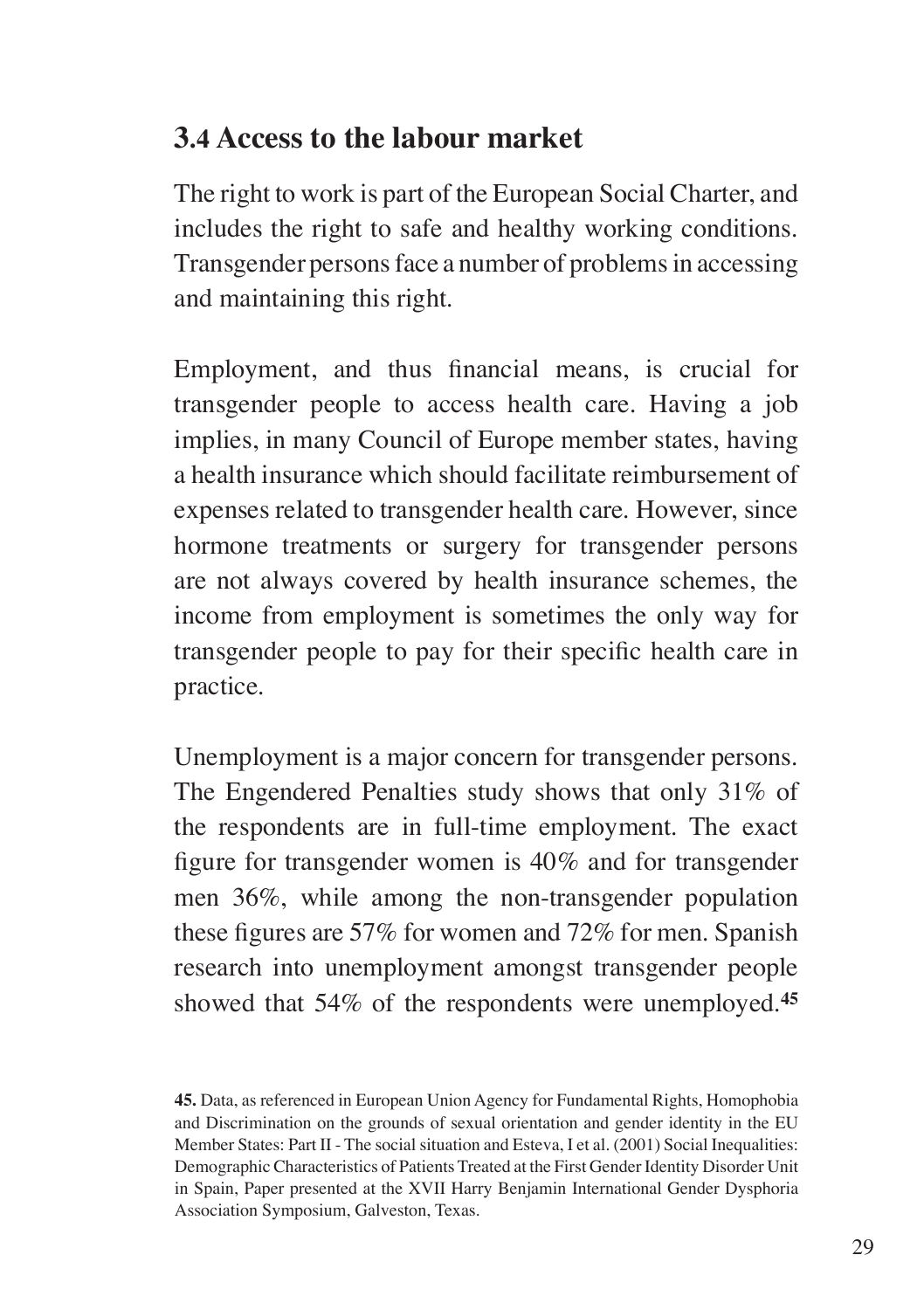Some jobless transgender persons, particularly transgender women, are unable to find employment, and see no other option but to work in the sex industry.

When employed, many transgender people face problems at the workplace, in particular continuous bullying by colleagues or being refused use of the preferred toilet. Some people are pushed to resign after being put under pressure, teasing, and insults. The lengthy and time-consuming legal requirements to be recognised by the law force transgender people to lead a double life or to inform the employer and colleagues about their intention to change gender earlier than is convenient. There are many practical problems which have an impact on being able to continue working. For example, a work contract might state 'male', while the legal requirements for accessing gender reassignment surgery state that a transgender woman present herself in female attire at work. This means that the person concerned cannot decide herself when she deems it appropriate to inform her colleagues and employer about her gender identity.

Post-operative transgender people are often accidentally referred to in their 'old' gender through numbers on social security cards or mistakes by human resource departments. There is very little recourse available if the effects of this accidental revelation are negative and harassment at the work place becomes unbearable. The Commissioner's office has received individual reports on consistent and degrading workplace discrimination, which go clearly against the right to safe and healthy working conditions and freedom from discrimination in the workplace.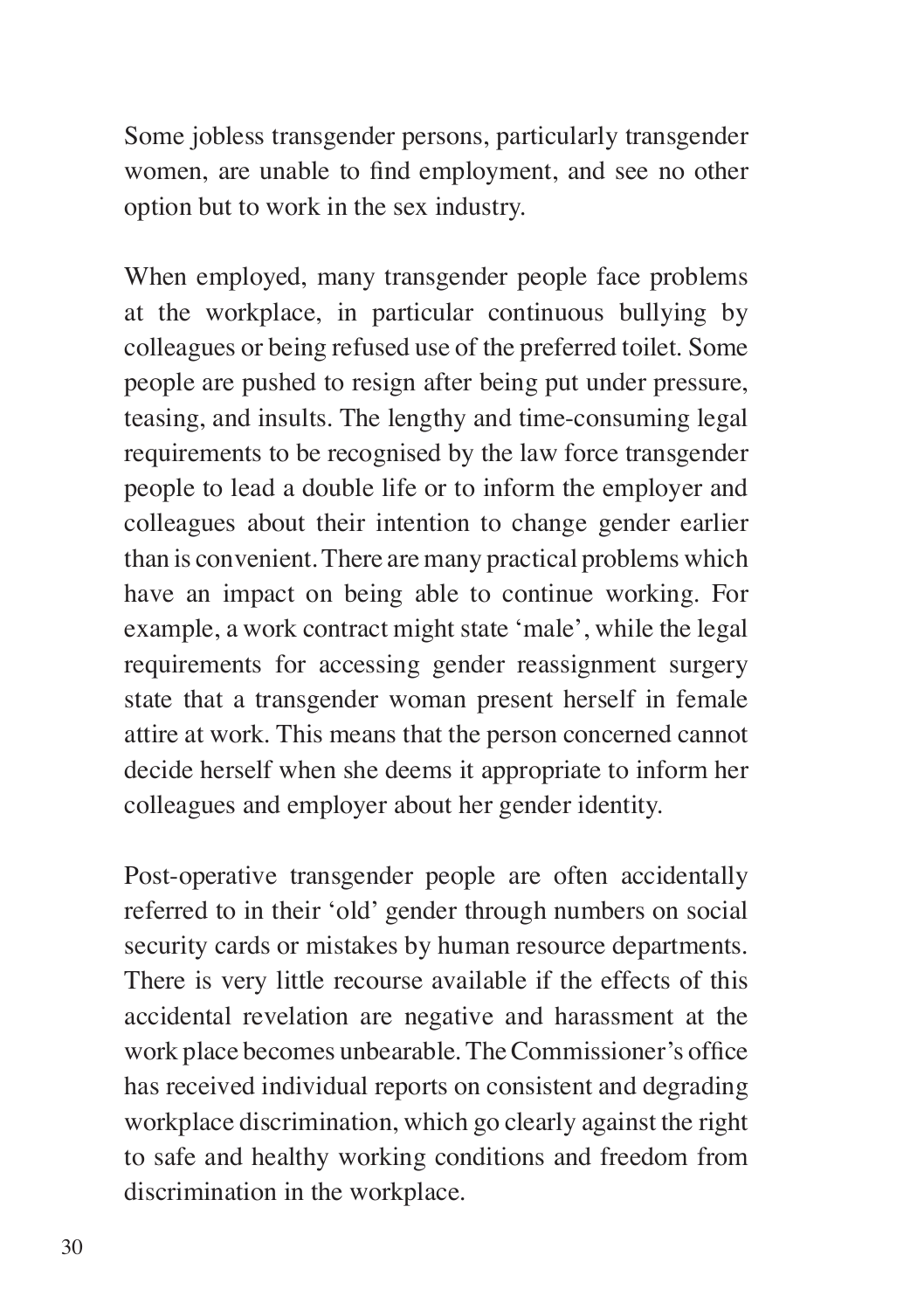Research is still quite limited, but the statistics available show a bleak situation. The Engendered Penalties study found that 23% of the respondents felt the need to change their jobs because of discrimination experienced on grounds of their gender identity. Only about 30% were treated with dignity by co-workers; 10% experienced verbal abuse and 6% were physically assaulted. Forty-two percent of respondents not living in their preferred gender role did so because they were afraid of losing their jobs.**<sup>46</sup>** In a Scottish study, 37% of the respondents were on unemployment benefits.**<sup>47</sup>** Research from Finland**<sup>48</sup>** showed similar findings. Seventy-seven percent of transgender employees did not tell their employers about their gender identity, and about 50% of the respondents found this to be stressful.

The need for national non-discrimination legislation in all Council of Europe member states, which includes gender identity as a ground for discrimination in the labour market is thus evident. It is particularly important that changes to non-discrimination laws are also accompanied by awareness-raising campaigns for employers and employees so that the size and the seriousness of the problem is understood. Employers should be better aware of the situation of transgender people to guarantee a safe work environment for all. Special transitional measures may be needed to amend existing work rules, such as dress codes

**<sup>46.</sup>** Whittle, S, Turner, L, Al-Alami M (2007) Engendered Penalties: Transgender and Transsexual People's Experiences of Inequality and Discrimination, Wetherby: The Equalities Review.

**<sup>47.</sup>** Scottish Transgender Alliance (2008) Transgender Experiences in Scotland - Research Summary, Edinburgh: Equality Network, p. 14

**<sup>48.</sup>** Lehtonen, J, Mustola, K (2004) "Straight People don't tell, do they...?" Negotiating the boundaries of sexuality and gender at work, Helsinki: Ministry of Labour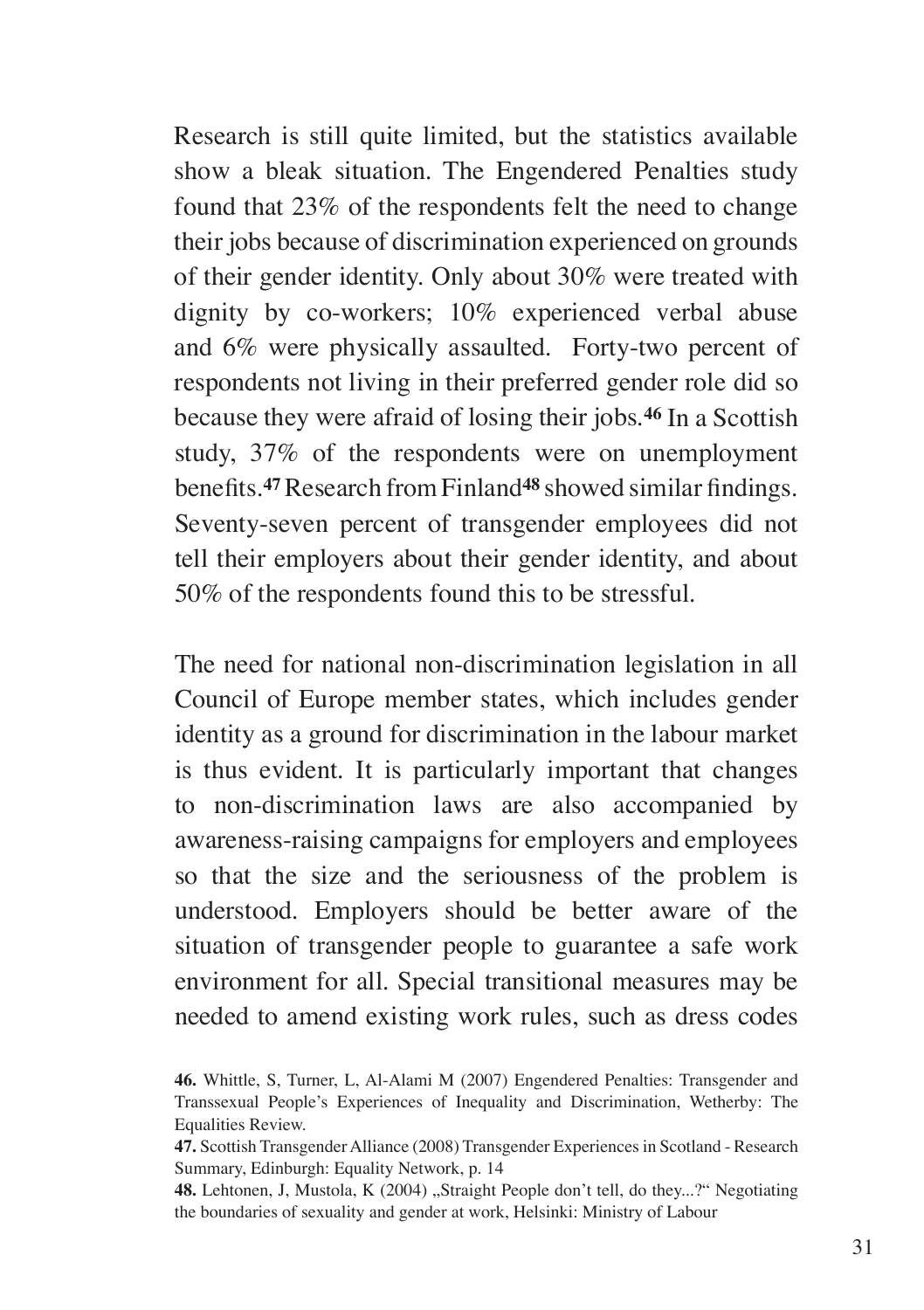or the use of restroom facilities. Another important aspect is that educational institutions should have the duty to change retroactively the name and sex of a transgender person in degree certificates. This would ensure that transgender persons can continue to benefit from their vocational and academic training and enables them to apply for work appropriate to their professional qualifications rather than pretending they never had any training.

A final problem related to employment is the inequality in receiving pensions. In some countries, the age for state pension entitlement for men is 65 and for women 60. Prior to legal recognition transgender women who have reached 60, may be refused pensions that they would normally receive if born female. Yet many older transgender women find that they have to leave their jobs, in order to prevent disclosure of their identity by virtue of the fact that they do not qualify for a pension. Then, even after legal recognition, these women are refused backdated pensions for the period in which they had to rely on their own income and savings. In spite of overwhelming legal arguments they have so far been denied pension rights that other women in the country (born female) enjoy without question, despite rulings of the European Court of Justice to this effect.**<sup>49</sup>** In other countries, where a couple has had to divorce, because the transgender partner is required to in order to receive gender reassignment treatments, or to enjoy legal recognition, surviving spouses of transgender people are barred from receiving their survivor's pension. A woman who has been

**<sup>49.</sup>** Case C-423/04, Sarah Margaret Richards v Secretary of State for Work and Pensions, judgment of 27 April 2007.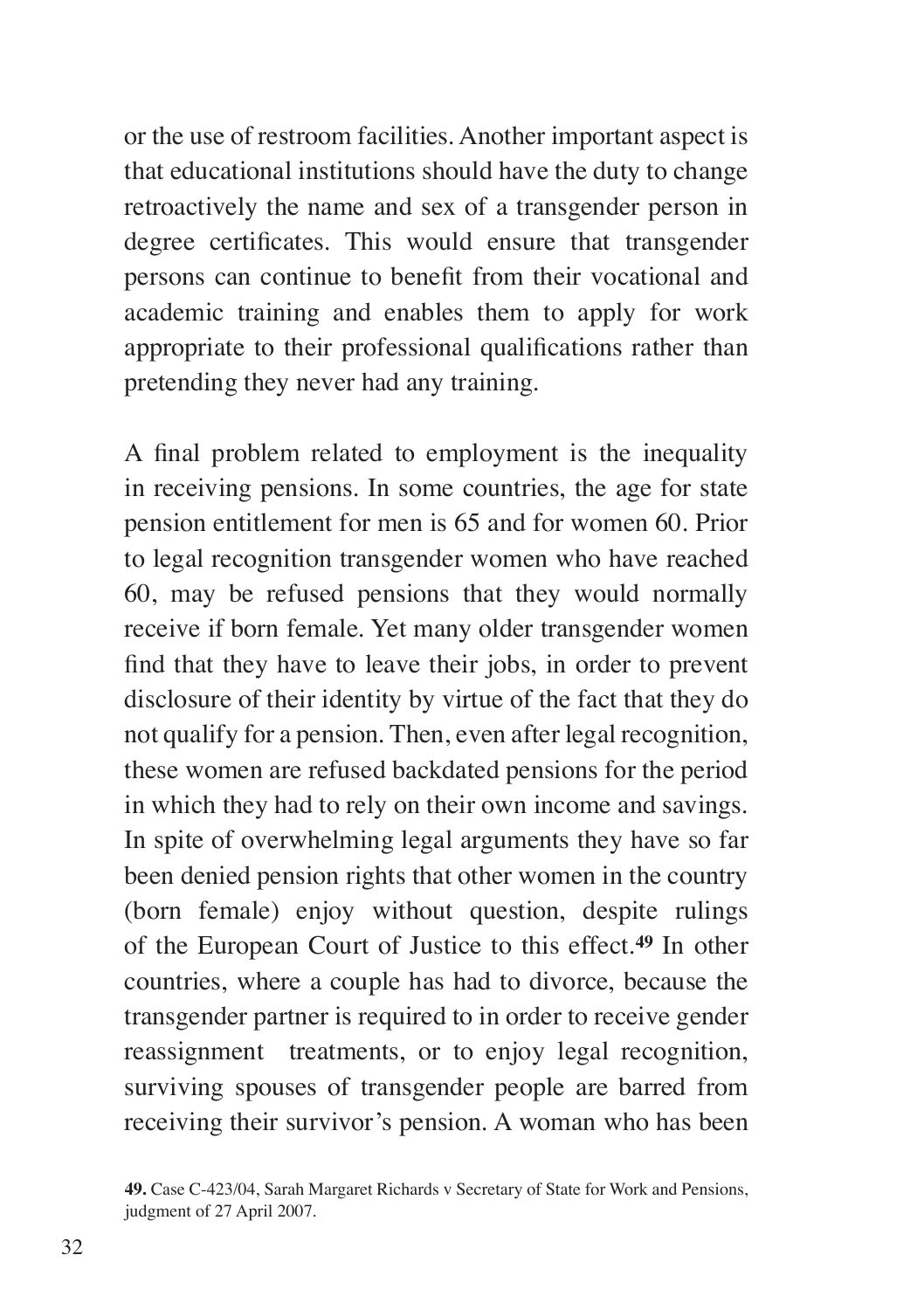a homemaker all her life will find herself without access to her spouse's pension because they have had to get divorced, against their explicit will, in order to enable her spouse's gender change.

#### **3.5 Transphobia and violence against transgender persons**

Articles 2 and 5 of the ECHR guarantee the right to life and security for every person. In spite of this, many transgender people live in fear and face violence in the course of their lives. This violence ranges from harassment, bullying, verbal abuse, physical violence and sexual assault, to hate crimes resulting in murder. Transphobia – understood as the irrational fear of, and/or hostility towards, people who are transgender or who otherwise transgress traditional gender norms – can be considered as one of the main causes of violence and intolerance that many transgender persons face. Some people seem to have a problem with the mere existence of human beings whose outer expression of their inner gender identity is not the same as their gender determined at birth. Aggression against transgender people cannot, however, be excused as resulting from ignorance or lack of education.

The Engendered Penalties study found that 72% of respondents experienced some form of harassment in public. Forty-six percent stated that they had experienced harassment in their neighbourhoods and 21% stated that they avoid going out. The EuroStudy found that 79% of respondents had experienced verbal abuse, threatening behaviour, physical or sexual abuse while out in public.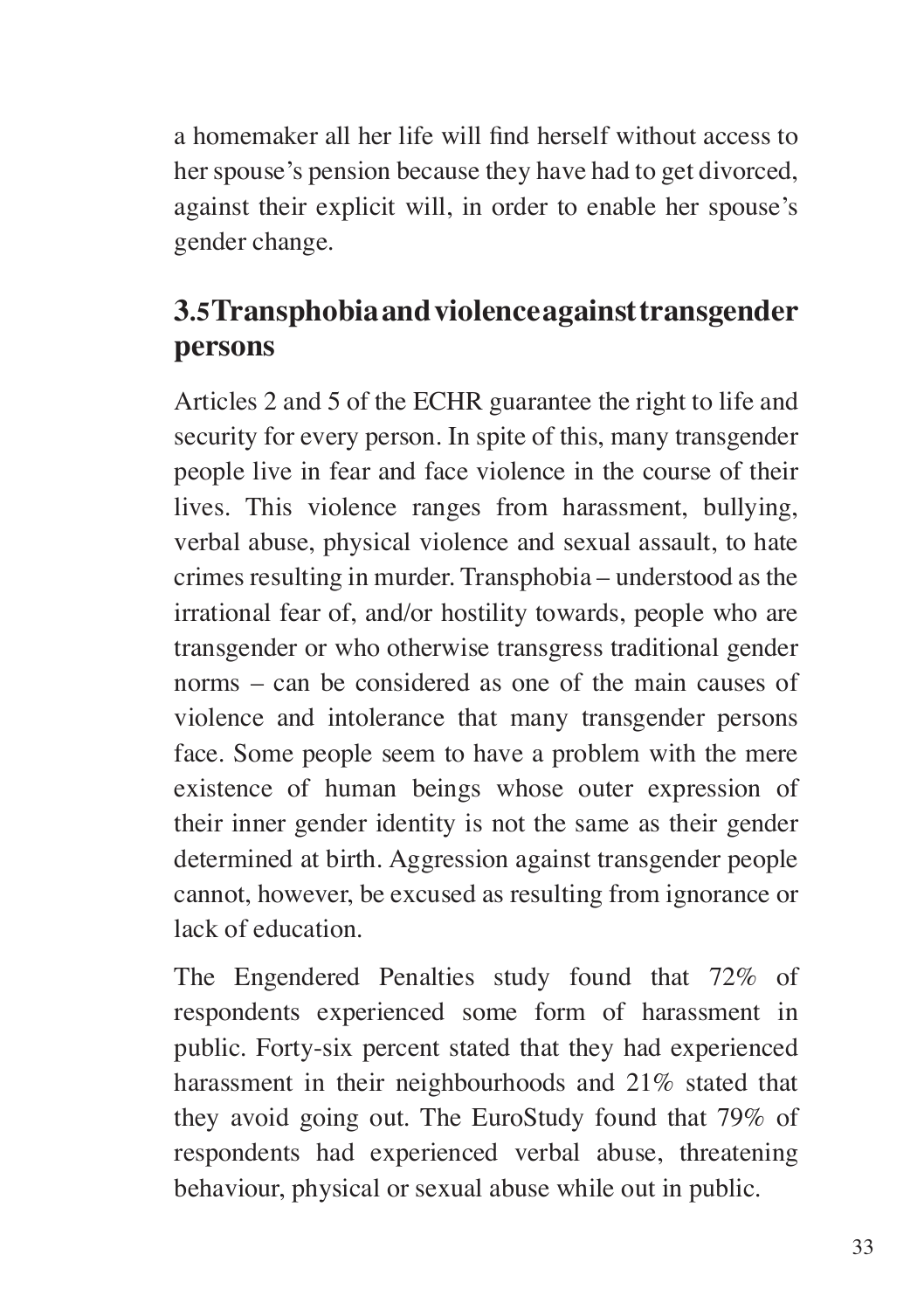At school and in the family environment, transgender children and young adults often face an unsafe environment with bullying at school and even expulsion from the family. Forty-one percent of female-to-male and 16% of maleto-female teenagers experienced serious insults by their family, to the point that 20% of female-to-male people were disinherited and cut off from their family entirely.**<sup>50</sup>** When people notice at an early age that they identify more closely with the opposite gender and express the wish to become a girl or boy, there is very little proper counselling and few support networks available for these transgender youth and their parents. Transgender children and youth, therefore, face problems in seeking information, support or treatment. It is in the best interest of the child to receive such information and support, since silence and ignoring their problems only leads to exclusion, self-hatred, bullying, failure in school and exceptionally high suicide rates among transgender youth. In France, research shows that 34% of transgender youth attempted suicide before having access to information and treatment. Under international human rights law transgender children have the right to access appropriate information, support and necessary protection. This was confirmed by the Committee on the rights of the Child which recommended states provide ''adequate information and support to (…) transsexual young people  $(...)$ <sup>".51</sup>

**<sup>50.</sup>** Whittle, S, Turner, L, Al-Alami M (2007) Engendered Penalties: Transgender and Transsexual People's Experiences of Inequality and Discrimination, Wetherby: The Equalities Review.

**<sup>51.</sup>** Concluding observations on United Kingdom of Great Britain and Northern Ireland, CRC/C/15/Add.188, October 9, 2002.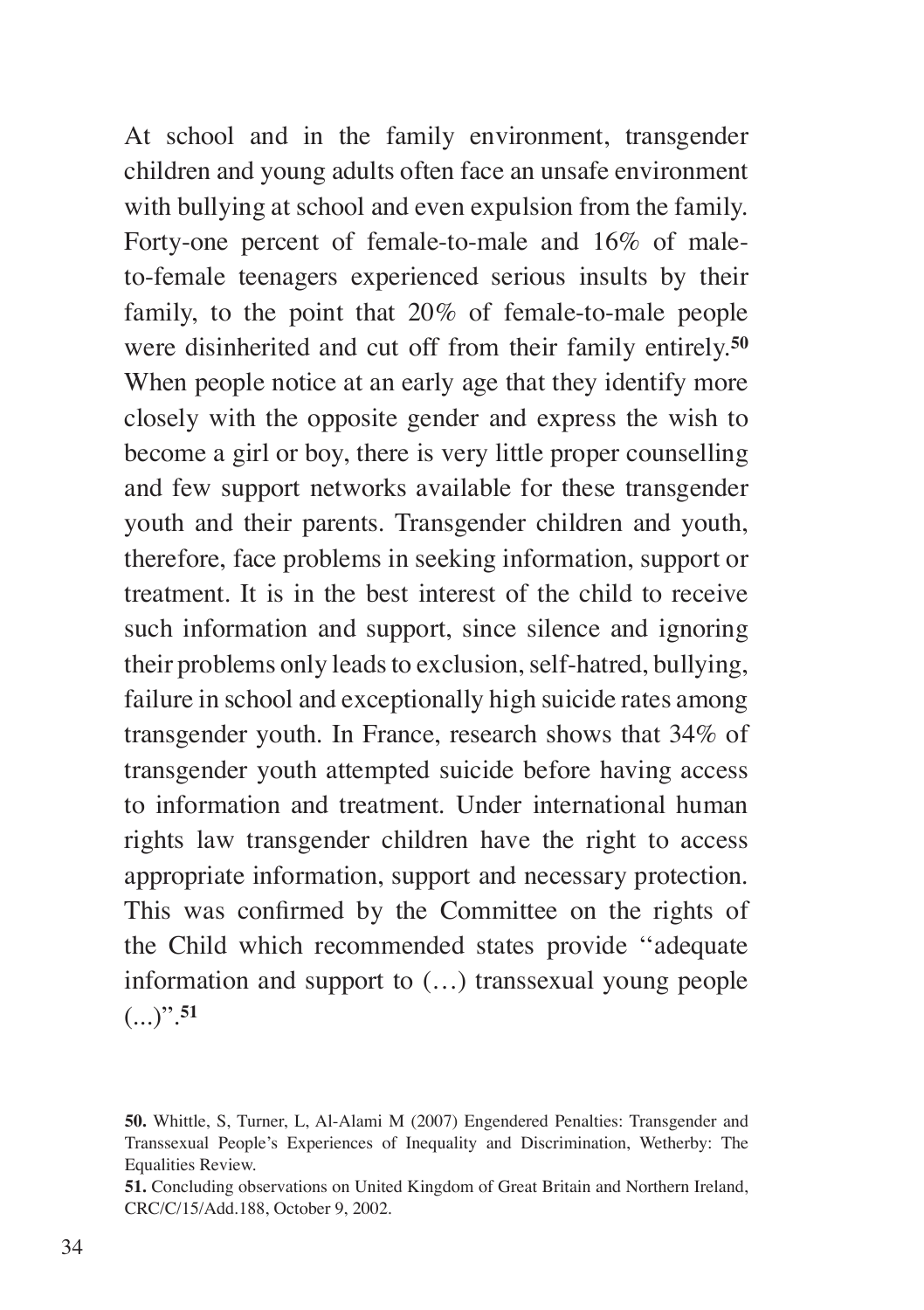Transgender men and women have a high risk of becoming victims of a hate crime or a hate-motivated incident.**<sup>52</sup>** An authoritative OSCE report states that: "Homophobic hate crimes and incidents often show a high degree of cruelty and brutality. They often involve severe beatings, torture, mutilation, castration, even sexual assault. They are also very likely to result in death. Transgender people seem to be even more vulnerable within this category".**<sup>53</sup>** Despite these findings, gender identity as a possible bias ground for hate crimes is not explicitly recognised in the legislation of most Council of Europe member states. One of the very few exceptions is the recently adopted Scottish hate crime bill which explicitly mentions transphobic hate crime. It is also not clear whether states, alternatively, include 'gender identity' under the category of 'gender' or 'sex' in their hate crime legislation.

As a result, transphobia is usually not considered an aggravating factor for hate crimes committed against transgender persons, as shown by the sentences for perpetrators of hate motivated killings in for example Portugal and Turkey.**<sup>54</sup>** Therefore one can only conclude that transgender people are effectively in most countries excluded from specific legal protection, despite their high risk of falling victim to hate crimes.

**<sup>52.</sup>** See for example Basaran, Y, Aybasti, I and Cakmak, S (2009) Problems of Transgender Women: A Survey Conducted in Istanbul (forthcoming publication) and European Commission's Turkey 2008 Progress Report, p. 23.

**<sup>53.</sup>** OSCE/ODIHR (2007) Hate Crimes in the OSCE Region: Incidents and Responses; Annual report for 2006; Warsaw: OSCE/ODIHR, p. 53f.

**<sup>54.</sup>** Human Rights Watch, We need a law for liberation – Gender, sexuality, and human rights in a changing Turkey. OSCE/ODIHR (2007) Hate Crimes in the OSCE Region: Incidents and Responses; Annual report for 2006; Warsaw: OSCE/ODIHR, p. 54.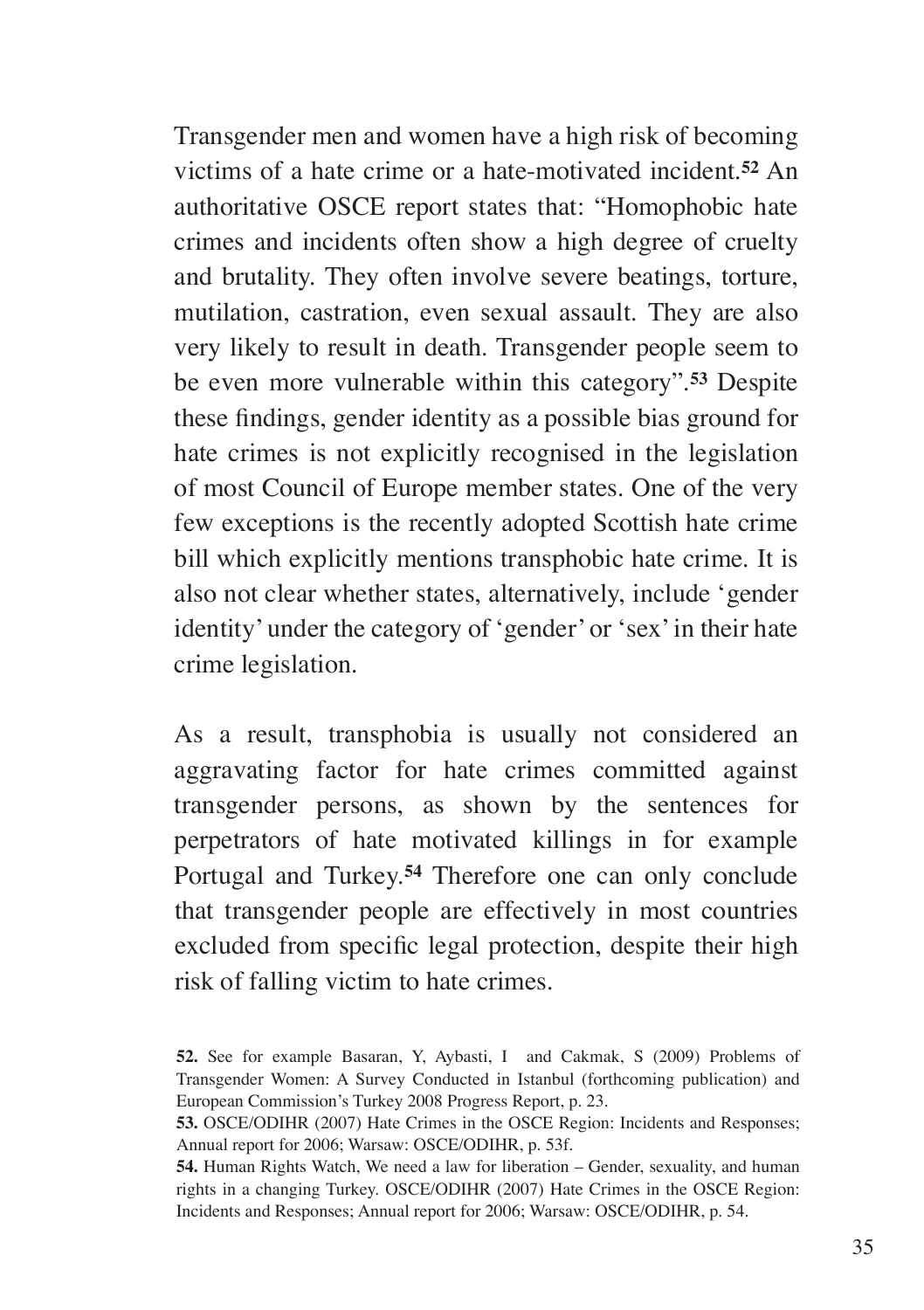The OSCE has stressed in this regard:

"By explicitly condemning bias motives, they send a message to offenders that a just and humane society will not tolerate such behaviour. By recognizing the harm done to victims, they convey to individual victims and to their communities the understanding that the criminal justice system serves to protect them".**<sup>55</sup>**

Moreover, most states do not record or monitor hate crimes or hate motivated incidents of a transphobic nature. These crimes normally go unreported by the police. This was also noted by the OSCE report which observed that transphobic hate-motivated incidents are among the most under-reported and under-documented. One of the few exceptions is the UK, which has a policy of documenting the number of hates crimes committed against transgender people. The Crime Prosecution Service in England and Wales has developed a policy and practice to ensure that all transphobic crime is investigated**<sup>56</sup>** and in Northern Ireland transphobic hate crimes are reported as part of the annual crime statistics.**<sup>57</sup>**

In practice, transgender people are often afforded little protection by law enforcement officials in the event of a transphobic hate crime or incident. In many cases transgender people who turn to law enforcement agencies for protection are often ridiculed, harassed or just ignored, despite the positive obligation of states under the European Convention of Human Rights to investigate these crimes and bring the perpetrators to justice.

**55.** Hate Crime Laws: A Practical Guide, p.7 available at http://www.osce.org/publications/ odihr/2009/03/36671\_1263\_en.pdf.

**56.** http://www.cps.gov.uk/Publications/prosecution/homophobia.html (26.10.08).

**57.** PSNI Statistics (2008) Annual Statistical Report, Statistical Report No. 3; Hate Incidents & Crimes; 1st April 2007 – 31st March 2008; Belfast: PSNI; 2008.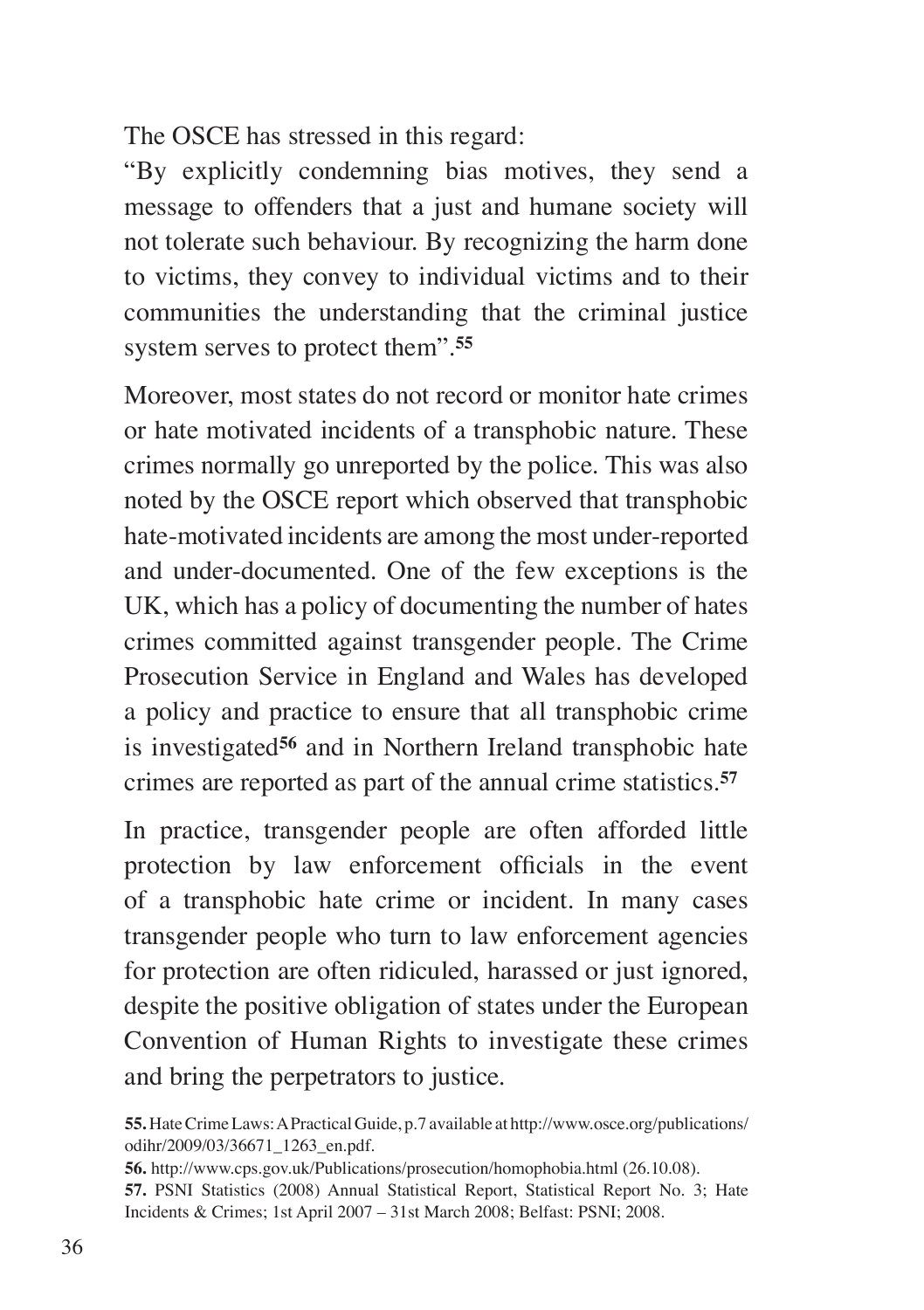#### **3.6 Transgender refugees and migrants**

The UNHCR has confirmed that asylum claims relating to gender identity may be recognised under the 1951 United Nations Convention Relating to the Status of Refugees provided the criteria in the refugee definition are met.**<sup>58</sup>** Transgender persons are considered under the Convention to be members of a 'particular social group'. However, in most Council of Europe member states transgender persons are not explicitly defined as a distinctive ''social group'', while other countries, such as France and Austria, have done so. In Sweden transgender people are considered legally to be covered by the category ''gender''. It would be an important step forward if member states cite gender identity explicitly as a possible ground for persecution requiring international protection. It can also be argued that 'gender-specific acts of persecution', the term used in the EU Qualification Directive, can be understood as including serious human rights violations and other kinds of severe harm experienced by transgender persons.

There is a need for practical instructions as to how asylum claims are processed from persons who are persecuted because of their gender identity. Such instructions should give guidance to asylum officers how to conduct interviews in a 'transgender sensitive' way. Such guidance is also

**58.** UN High Commissioner for Refugees, UNHCR Guidance Note on Refugee Claims Relating to Sexual Orientation and Gender Identity, 21 November 2008. This Guidance Note supplements UNHCR's earlier Guidelines on International Protection No. 1: Gender-Related Persecution Within the Context of Article 1A(2) of the 1951 Convention and/or its 1967 Protocol Relating to the Status of Refugees from May 2002. Both guidelines are relevant for the assessment of asylum claims made by transgender individuals.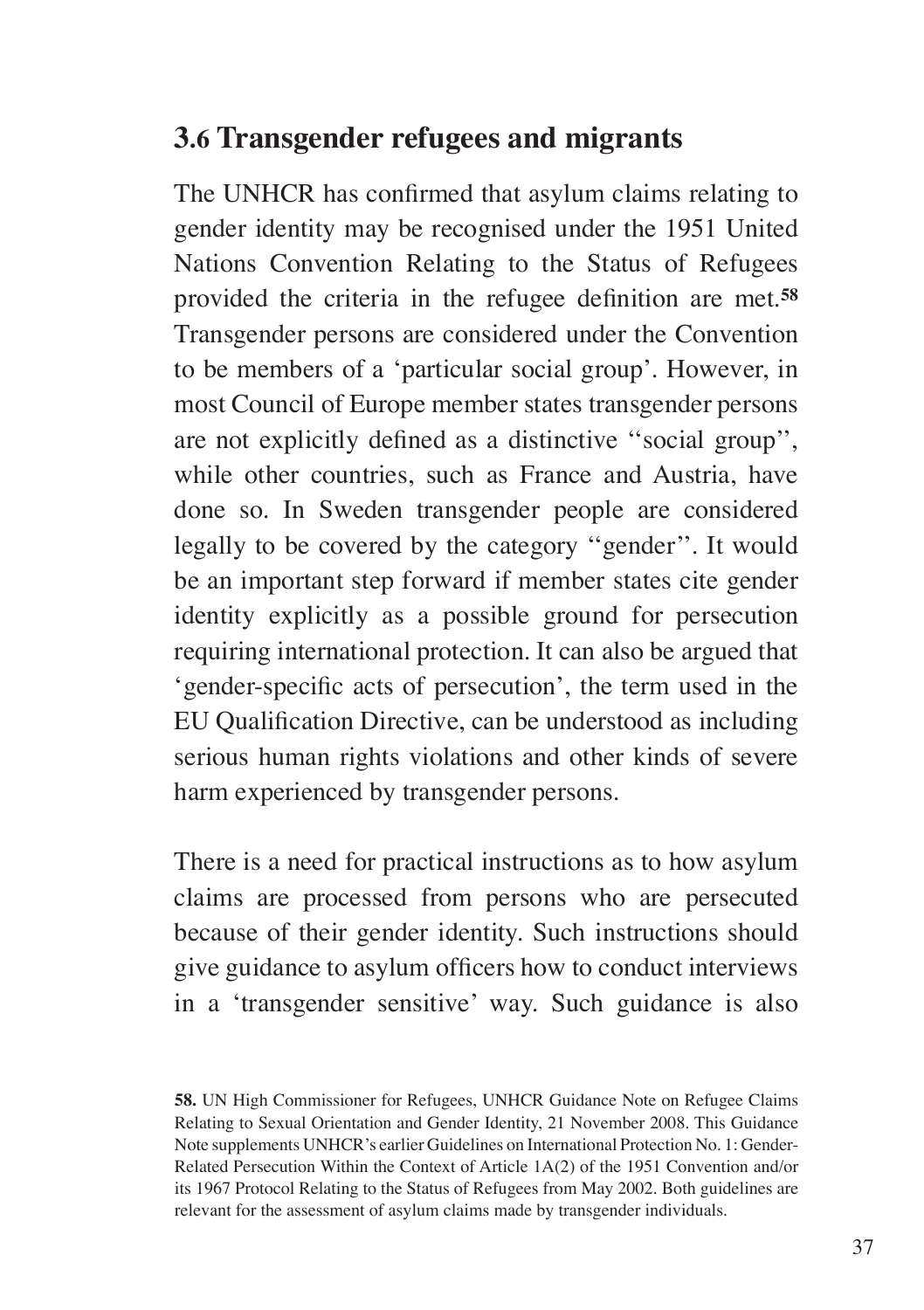needed for situations in which a transgender person arrives with an identity document which does not indicate the preferred gender.

Transgender persons who have applied for asylum sometimes face problems in detention and reception centres from fellow asylum seekers (often from their home country) and there is a serious risk of re-traumatisation for transgender asylum-seekers.**<sup>59</sup>** Sometimes transgender persons are not placed in the men's/women's living quarters they wish to be in, leading to potentially dangerous situations, including heightened risk of sexual violence, harassment and other ill-treatment. There is a need to create an environment in such centres to avoid harassment of transgender persons. Another problem is the lack of access to health care which can lead to an interruption of the continuous hormonal treatment some transgender persons need.**<sup>60</sup>**

Besides asylum, migration and travel is another problem for transgender people. The problems faced in obtaining new identity documents with the appropriate name and sex change can prevent transgender people from travelling to a neighbouring country, even on a simple family weekend

**<sup>59.</sup>** See for example research conducted by the Helsinki Citizens Assembly and the Organisation for Refugee, Asylum & Migration (ORAM): Unsafe haven – the security challenges facing lesbian, gay, bisexual and transgender asylum seekers and refugees in Turkey (2009).

**<sup>60.</sup>** Similar problems are faced by transgender people in prison who may face periods of time without hormone therapy. This may result in a long time without treatment and may cause serious health problems, such as the development of osteoporosis in transsexual men, and irreversible physiological changes to take place such as the development of baldness in transsexual women. Transsexual people will frequently face difficulties in accessing assessment, hormone therapies, or surgery as many prisons or prison systems feel they do not have the facilities to manage transsexual prisoners, or in some cases , they are seen as forging their right to such treatments because of their conviction.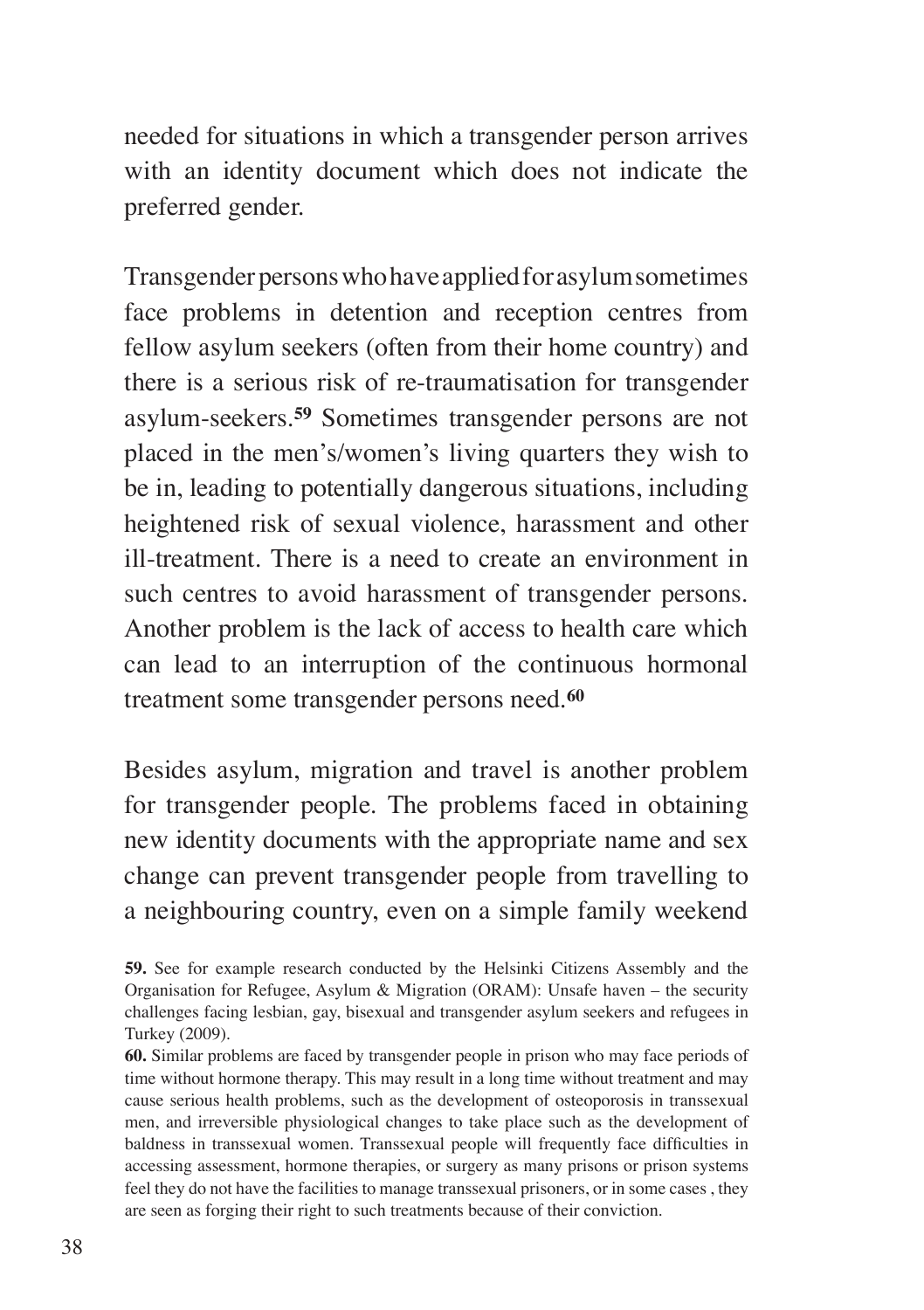visit. There is the fear of abuse by border control guards when their physical appearance does not correspond with the name or sex indicated on their identity papers. Freedom of movement can, thus, be severely hampered.

Problems may also arise in the field of family reunification. The country of citizenship sometimes forces the transgender person to divorce after gender reassignment, which can become an obstacle to family reunification and the possibility to go on living with the former spouse in another country. This has a detrimental impact on the children involved in the household as well. Finally, recognition of the change of gender is not necessarily accepted in the country that a transgender person migrates to.

## **4. Good practices**

The human rights situation of transgender people in Europe is not positive. However, some of the problems have been acknowledged and 'good practices' are increasing. In the legal field we have recently seen constitutional courts acknowledging that national laws violate the human rights of transgender persons. In the UK the Gender Recognition Bill can, to a large extent, and excepting the divorce requirement, be considered an example of good practice. It was drafted with the participation of transgender people and led to a viable format, circumventing violations like forced sterilisation, medical treatment conditions, or exaggerated procedures.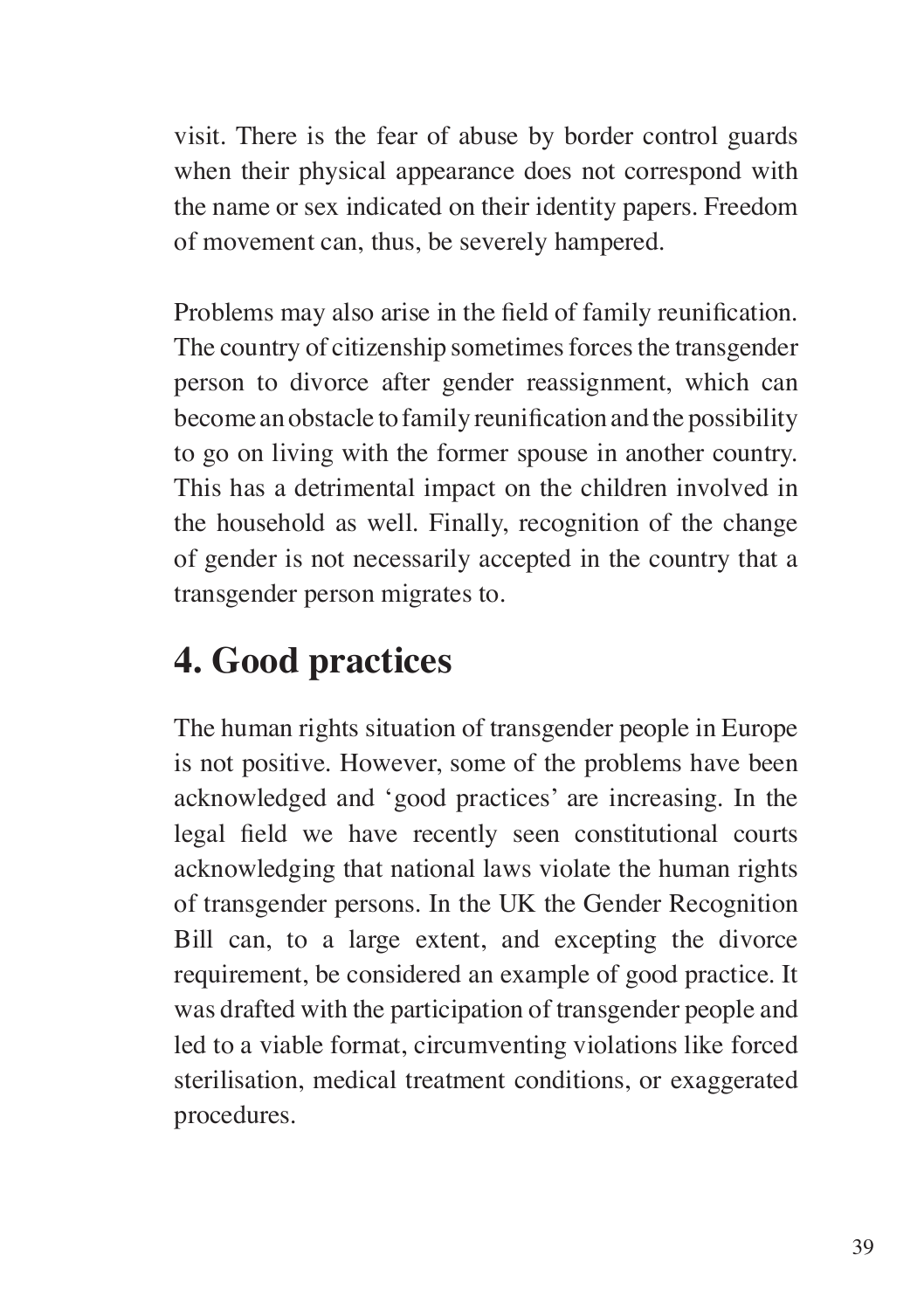In the field of employment, some trade unions have developed guidelines for employers on protecting transgender people at work, such as the Dutch ABVAKABO and the UK trade union UNISON. In the Italian city of Torino a programme has been set up to reintegrate transgender people in employment after their gender reassignment surgery.**<sup>61</sup>** It consists of a distinct investigation of the needs and skills of the transgender person and gives options for temporary jobs in a number of companies, with the possibility of further permanent employment.

A few countries have developed high quality medical centres providing supportive care without resort to excessive psychiatric assessment procedures and giving health insurance coverage that includes all available forms of gender reassignment surgery and hormone treatment.

In the UK, Germany and the Netherlands there are support groups for children, teenagers and their parents who have questions around gender identity. Their work is crucial. However, there are not enough of these services available and the public funding for those that do exist is scarce, most are under constant threat of closure.

A few local school and university boards across Europe have acknowledged the need to address the high instances of bullying and exclusion experienced by transgender youth. For example, the UK Government Department for Children, Schools and Families is working with the major

**<sup>61.</sup>** This is an initiative in which NGOs, job agencies and the city council work together.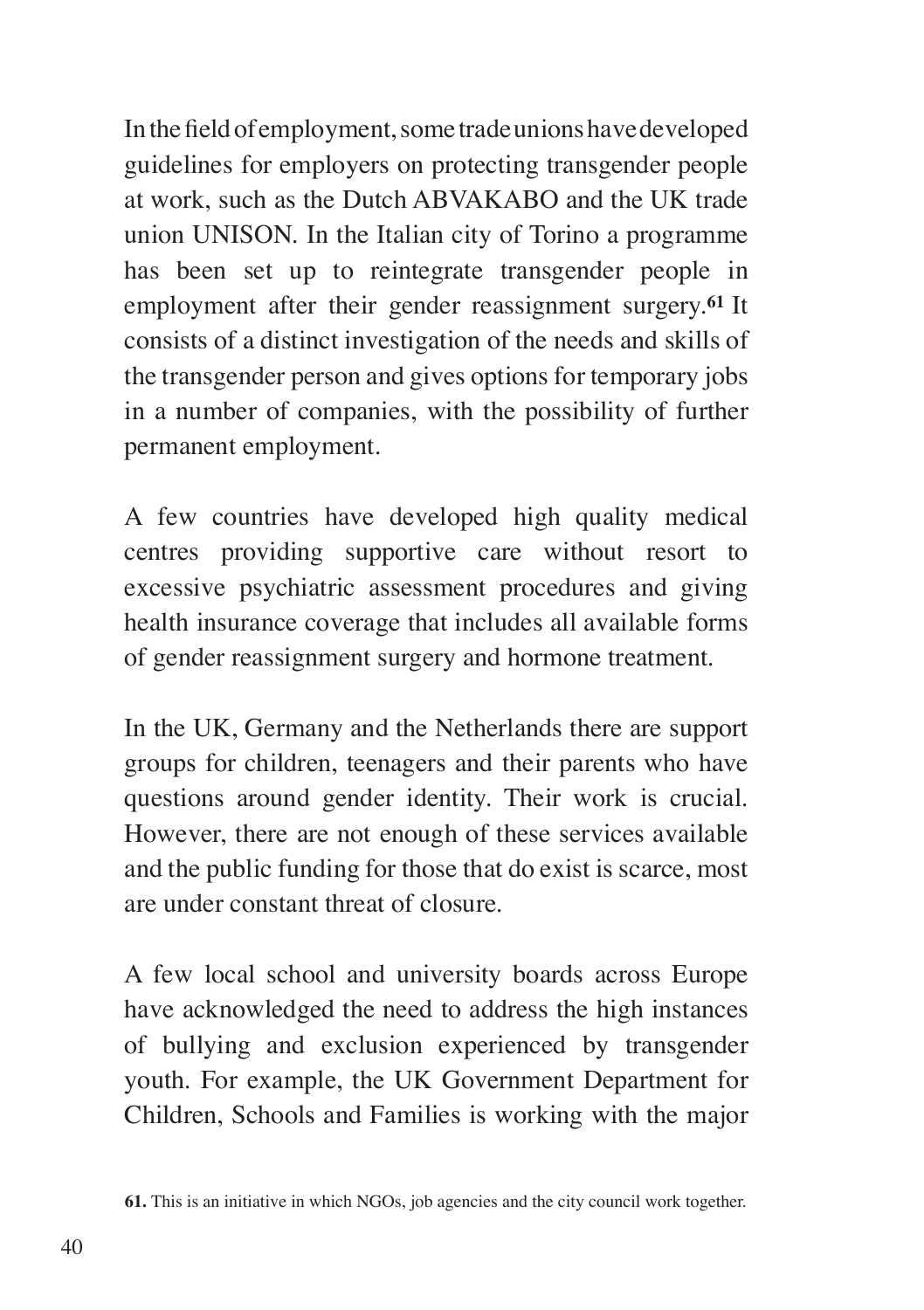transgender support groups in the UK to produce guidance for schools on transphobic bullying. Moreover, the Centre for Excellence in Leadership has worked with a transgender rights group to publish a self-study course on transgender issues for senior staff and managers in colleges and other higher educational institutions.**<sup>62</sup>** Regarding the issue of university degrees and papers with the new name and sex of a transgender person, the University of Torino issues student identity cards with the chosen name before the legal name change has occurred in order to facilitate matters for transgender students.

In 2008 and 2009 European-wide research projects started on human rights of transgender persons. Some Council of Europe member states have started nationwide research on the situation of transgender people. The European Commission is planning to publish in 2009 a report on transgender discrimination in EC law, which is being drafted by the EU Network of Legal Experts on Non-discrimination. And the year 2010 will hopefully lead to solid recommendations by the Council of Europe Committee of Ministers that should include, for the first time, gender identity-specific human rights concerns.

What is now needed in particular is promotion of a human rights approach to the challenges transgender people face. To help with this, educational campaigns promoting respect and mutual understanding are needed. The information

**<sup>62.</sup>** Whittle, S; Turner, L (2007) Leading Trans Equality: A Toolkit for Colleges, Lancaster: The Centre for Excellence in Leadership, available at http://services.pfc.org. uk/files/CEL\_toolkit.pdf.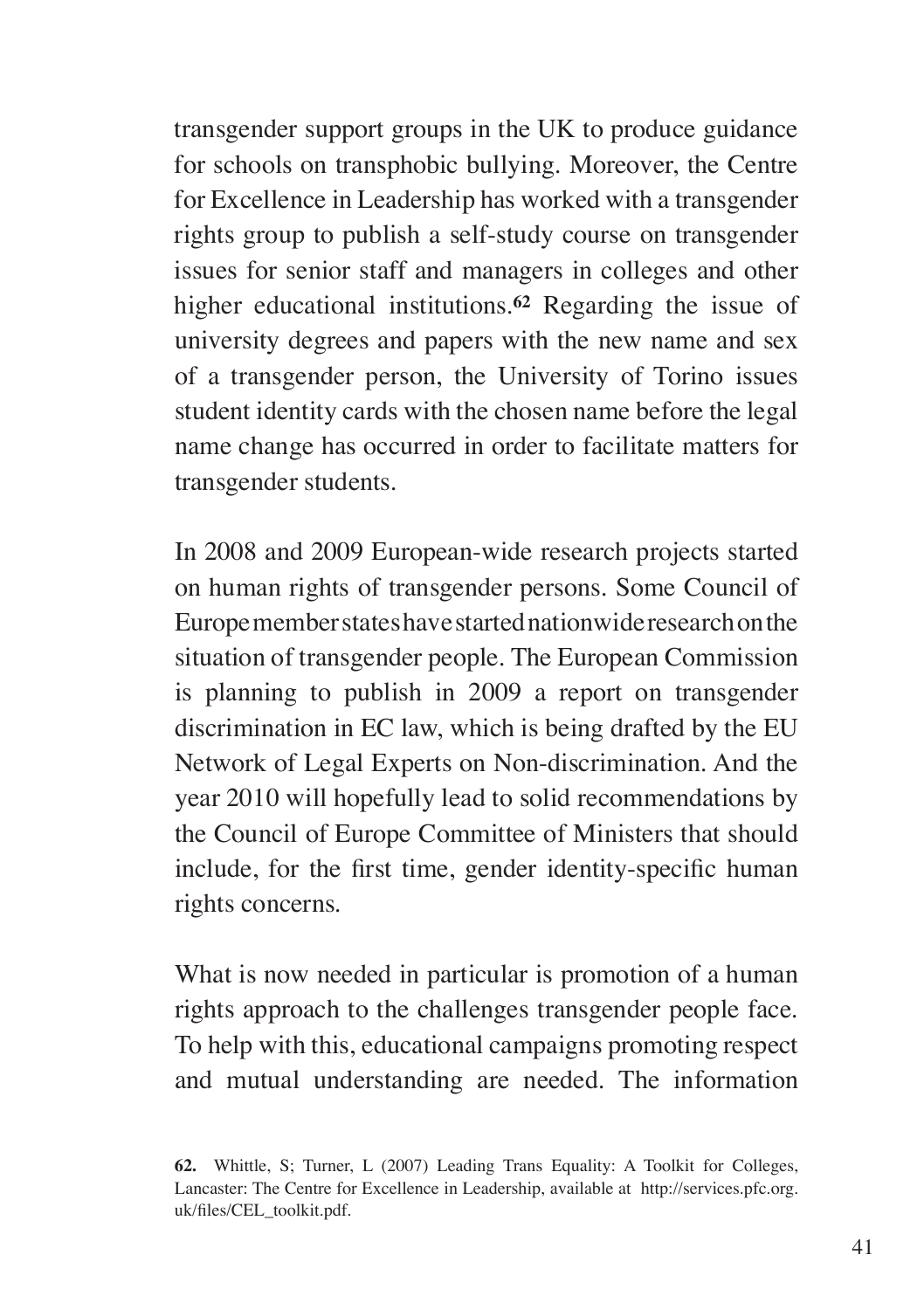deficit on the specific problems of transgender persons and the bullying and ridiculing they receive need to be addressed. The Commissioner's Office has launched a comparative study on the situation of LGBT persons in Council of Europe member states, and gender identity discrimination will have a prominent role in this research. The results are expected in autumn 2010.

It is important that gender identity discrimination be addressed by NHRSs and Equality Bodies. A good example of this is the 2006 New Zealand Human Rights Commission's report on discrimination experienced by transgender people.**<sup>63</sup>** In 2008, the Belgian Institute for Equality between Women and Men also launched a study on the situation of transgender persons in Belgium. The results are expected in 2009.

Support for civil society organisations promoting human rights of transgender persons, on the national and European level, is crucial for their ability to conduct lobby and advocacy activities. Only a handful of governments, such as the Netherlands, Norway and Scotland, have so far provided funding to transgender NGOs. The city councils of both Vienna and Berlin financially supported the first two European Transgender Councils in 2005 and 2008, which is currently the only specific forum for transgender people on a European level.

**<sup>63.</sup>** To be who I am. Report of the Inquiry into Discrimination faced by transgender people, available at www.hrc.co.nz/hrc\_new/hrc/cms/files/documents/21-Jan-2008\_19- 03-12 Transgender Final 2.pdf.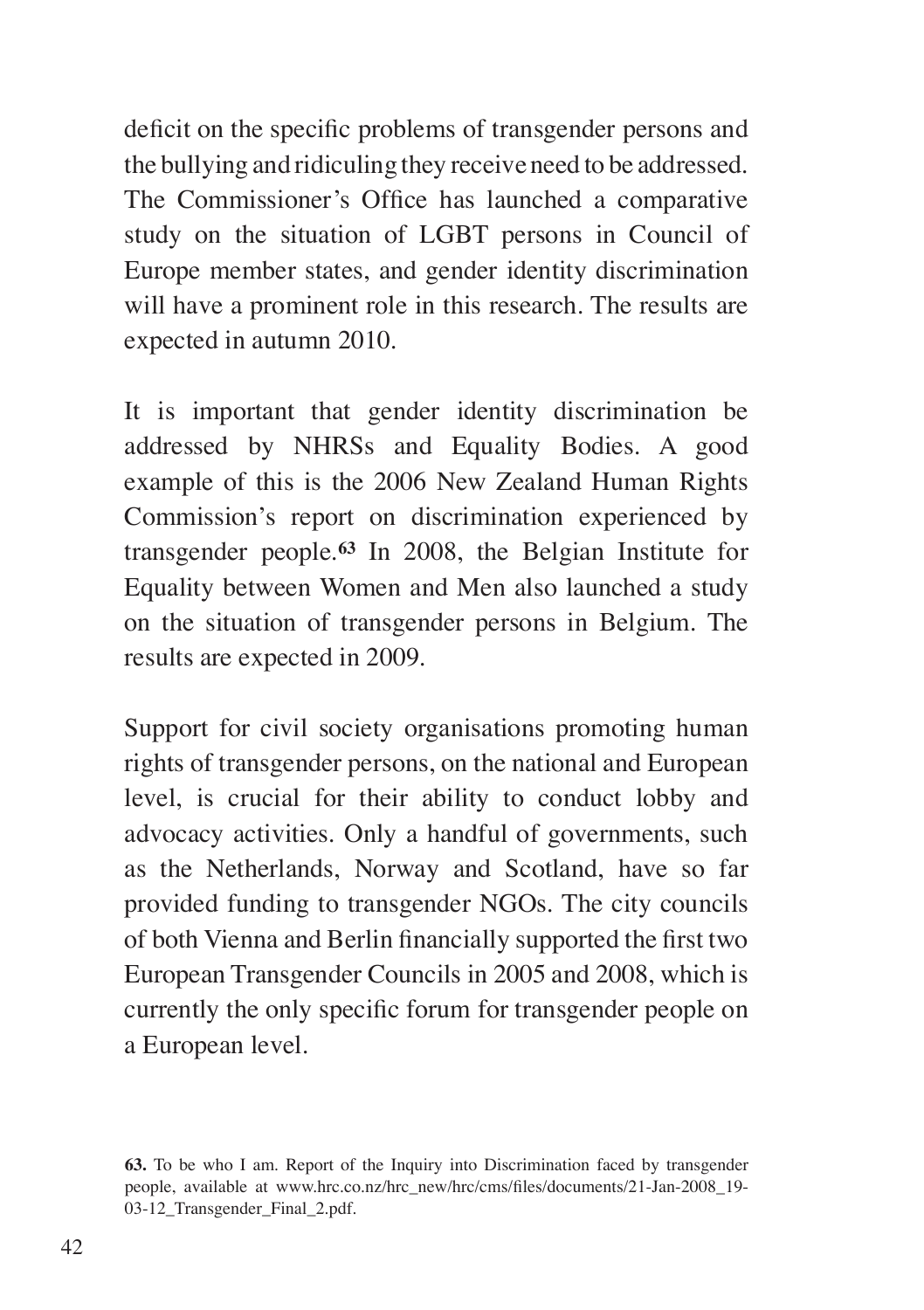Finally, discussions are also needed to link the human rights of transgender persons to a variety of other debates and topics: violence against women, domestic violence, multiple discrimination, economic, cultural and social rights. A good example of this is the UK Public Sector Gender Equality Duty which requires all public authorities in the UK to eliminate unlawful discrimination and harassment on the grounds of sex and to promote equality of opportunity between women and men ''including transsexuals of both genders''.**<sup>64</sup>**

**64.** Equality and Human Rights Commission (2008) Overview of the gender equality duty, Guidance for public bodies working in England, Wales and Scotland, available at www.equalityhumanrights.com/.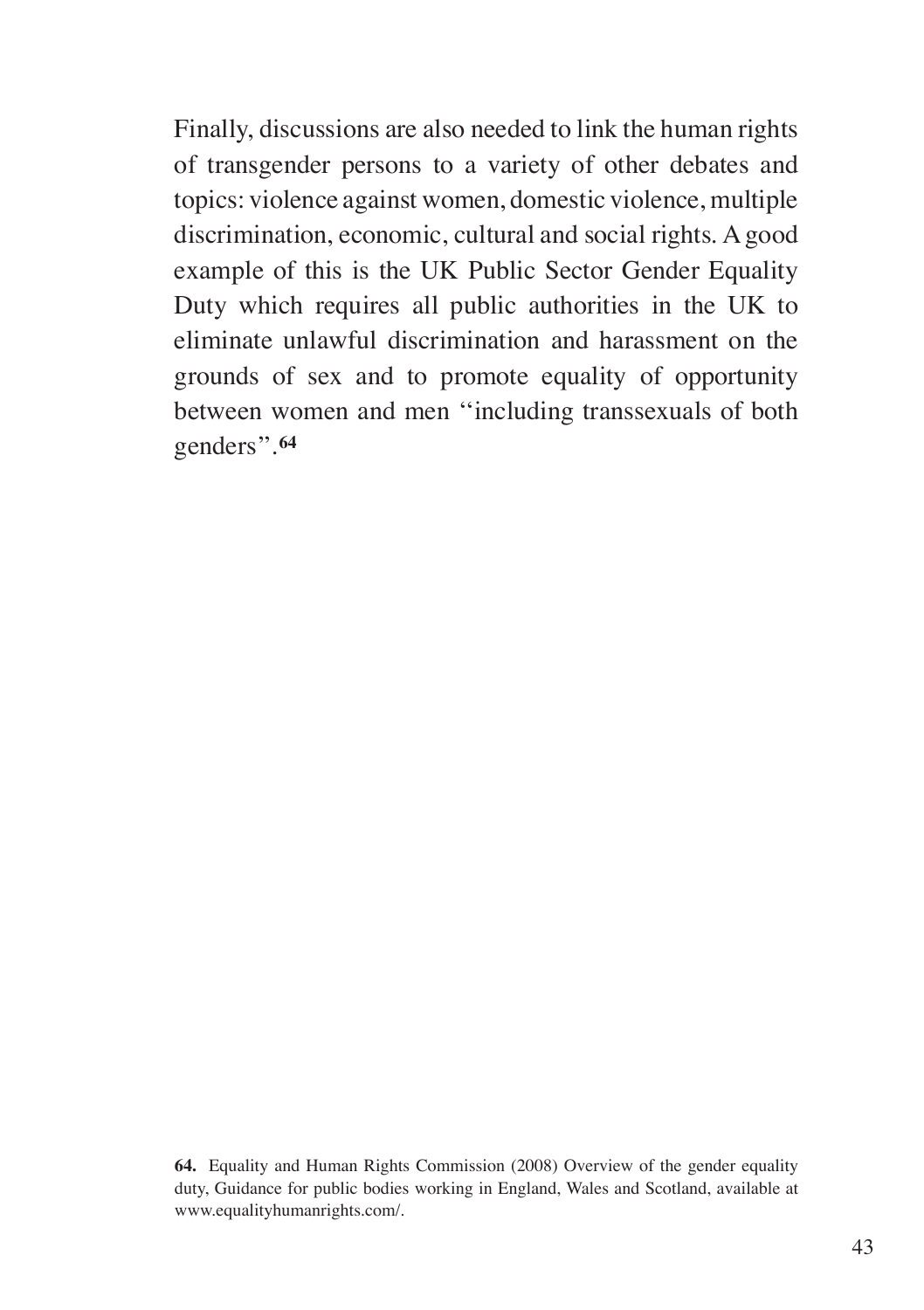## **5. Recommendations to Council of Europe member states**

Member states of the Council of Europe should:

**1.** Implement international human rights standards without discrimination, and prohibit explicitly discrimination on the ground of gender identity in national non-discrimination legislation. The Yogyakarta Principles on the Application of International Human Rights Law in relation to Sexual Orientation and Gender Identity should be used to provide guidance for national implementation in this field;

**2.** Enact hate crime legislation which affords specific protection for transgender persons against transphobic crimes and incidents;

**3.** Develop expeditious and transparent procedures for changing the name and sex of a transgender person on birth certificates, identity cards, passports, educational certificates and other similar documents;

**4.** Abolish sterilisation and other compulsory medical treatment as a necessary legal requirement to recognise a person's gender identity in laws regulating the process for name and sex change;

**5.** Make gender reassignment procedures, such as hormone treatment, surgery and psychological support, accessible for transgender persons, and ensure that they are reimbursed by public health insurance schemes;